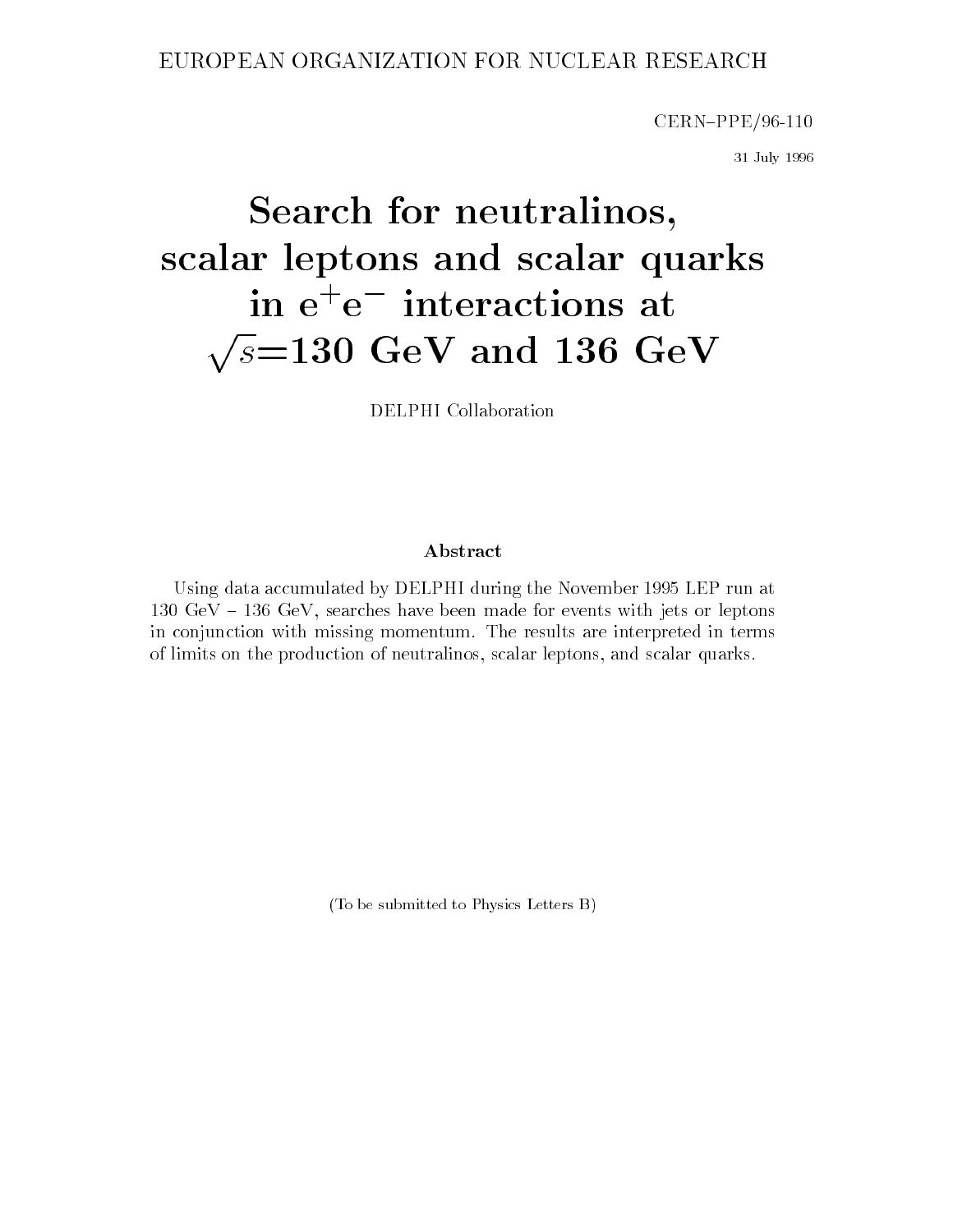<u>in material contracts</u> P.Abreu<sup>21</sup>, W.Adam<sup>21</sup>, T.Adye<sup>21</sup>, E.Agasi<sup>2</sup>, T.Ajinenko<sup>22</sup>, G.D.Alekseev<sup>22</sup>, R.Alemany<sup>22</sup>, P.Abreu<sup>22</sup>, W.Adam<sup>23</sup>, J.Adye<sup>23</sup>, B.Amato<sup>47</sup>, P.Andersson<sup>44</sup>, A.Andreazza<sup>28</sup>, M.L.Andrieux<sup>14</sup>, P.P.Aliport<sup>23</sup>, W.D.Apel<sup>17</sup>, B.Asman<sup>44</sup>, J.E.Augustin<sup>25</sup>, A.Augustinus<sup>9</sup>, P.Baillon<sup>9</sup>, P.Bambade<sup>19</sup>, F.Barao<sup>21</sup>, D.Bloch ", M.Blume", T.Bolognese", M.Bonesini", W.Bonivento", P.S.L.Booth", C.Bosio ", O.Botner", ", E.Boudinov B.Bouquet C.Bourdarios 1.J.V.Bowcock M.Bozzo P.Branchini N.D.Brand , 1.Brenke<sup>-</sup>, K.A.Brenner<sup>--</sup>, C.Bricman<sup>-</sup>, K.C.A.Brown<sup>-</sup>, P.Bruckman<sup>--</sup>, J-M.Brunet<sup>-</sup>, L.Bugge<sup>--</sup>, T.Buran<sup>--</sup>, 1.Burgsmueller<sup>--</sup>, P.Buschmann<sup>--</sup>, A.Buys<sup>-</sup>, S.Cabrera<sup>--</sup>, M.Caccia<sup>--</sup>, M.Calvi<sup>--</sup>, A.J.Camacho Rozas<sup>--</sup>,<br>T.Camporesi<sup>9</sup>, V.Canale<sup>38</sup>, M.Canepa<sup>13</sup>, K.Cankocak<sup>44</sup>, F.Cao<sup>2</sup>, F.Carena<sup>9</sup>, L.Carroll<sup>22</sup>, C.Caso<sup>13</sup>, 1.Campores1', V.Canale<sup>--</sup>, M.Canepa<sup>--</sup>, K.Cankocak<sup>--</sup>, F.Cao<sup>-</sup>, F.Carena', L.Carroll<sup>--</sup>, C.Caso<sup>--</sup>,<br>M.V.Castillo Gimenez<sup>49</sup>, A.Cattai<sup>9</sup>, F.R.Cavallo<sup>5</sup>, V.Chabaud<sup>9</sup>, Ph.Charpentier<sup>9</sup>, L.Chaussard<sup>25</sup>, P.Checchia<sup></sup> G.A.Chelkov<sup>--</sup>, M.Chen<sup>-</sup>, R.Chlerici<sup>--</sup>, P.Chlaphikov<sup>--</sup>, P.Chochula<sup>-</sup>, V.Chorowicz<sup>-</sup>, J.Chudoba<sup>--</sup>, V.Chdro<sup>--</sup>,<br>P.Collins<sup>9</sup>, J.L.Contreras<sup>19</sup>, R.Contri<sup>13</sup>, E.Cortina<sup>49</sup>, G.Cosme<sup>19</sup>, F.Cossutti<sup>46</sup>, J-H.Cowell A.Di Diodato", F.Djama", J.Dolbeau", M.Donszelmann", K.Doroba", M.Dracos'', J.Drees", K.-A.Drees", ' M.Dris<sup>32</sup>, J-D.Durand<sup>25</sup>, D.Edsall<sup>1</sup>, R.Ehret<sup>17</sup>, T.Ekelof<sup>48</sup>, G.Ekspong<sup>44</sup>, M.Elsing<sup>52</sup>, J-P.Engel<sup>10</sup>, B.Erzen<sup>43</sup>,<br>M.Espirito Santo<sup>21</sup>, E.Falk<sup>24</sup>, D.Fassouliotis<sup>32</sup>, M.Feindt<sup>9</sup>, A.Ferrer<sup>49</sup>, S.Fichet<sup>23</sup>, T. M. Espirito Santo", E. Falk<sup>e-1</sup>, D. Fassoulois", M. Felmdt', A. Ferret", S. Fichet"', J. A. Filippas", A. Frestone<br>
A. G. Frodesch<sup>4,</sup> R. Fruhwirth<sup>50</sup>, E. Fokitis<sup>22</sup>, F. Foundal-Quenzer<sup>19</sup>, D. Frestone, B. G. Garbard, M.Karlsson \*\*, E.Karvelas \*\*, S.Katsanevas \*, E.C.Katsoufis \*\*, K.Keranen \*, Yu.Khokhlov \*\*, B.A.Khomenko \*\*,<br>N.N.Khovanski<sup>16</sup>, B.King<sup>22</sup>, N.J.Kjaer<sup>29</sup>, O.Klapp<sup>52</sup>, H.Klein<sup>9</sup>, A.Klovning \*, P.Kluit \*1, B.Koene \*1, N.N.Knovanski<sup>21</sup>, B.King<sup>22</sup>, N.J.Kjaer<sup>22</sup>, O.Kiapp<sup>22</sup>, H.Kieln<sup>-</sup>, A.Klovning<sup>2</sup>, P.Kluit<sup>22</sup>, B.Koene<sup>22</sup>, P.Kokkinias<sup>11</sup>, M.Koratzinos<sup>9</sup>, K.Korcyl<sup>18</sup>, V.Kostioukhine<sup>42</sup>, C.Kourkoumelis<sup>3</sup>, O.Kouznetsov<sup>13,16</sup>, M. B.Loerstad", J.G.Loken", J.M.Lopez", D.Loukas", P.Lutz", L.Lyons", J.MacNaughton", G.Maehium",<br>J.R.Mahon<sup>6</sup>, A.Maio<sup>21</sup>, T.G.M.Malmgren<sup>44</sup>, V.Malychev<sup>16</sup>, F.Mandl<sup>50</sup>, J.Macco<sup>41</sup>, R.Marco<sup>41</sup>, B.Marechal<sup>47</sup>,<br>M.Margoni<sup></sup> K.Mc Nay-, K.Mc Nutty--, J.Medbo--, M.Merk--, C.Meroni--, S.Meyer--, W.I.Meyer-, A.Mlagkov--,<br>M.Michelotto<sup>36</sup>, E.Migliore<sup>45</sup>, L.Mirabito<sup>25</sup>, U.Mjoernmark<sup>24</sup>, T.Moa<sup>44</sup>, R.Moeller<sup>29</sup>, K.Moenig<sup>52</sup>,<br>M.R.Monge<sup>13</sup>, P.Mor  $M.Pimenta<sup>21</sup>, S.Plaszczvnski<sup>19</sup>, O.Podobrin<sup>17</sup>, M.E.Pol<sup>6</sup>, G.Polok<sup>18</sup>, P.Porona<sup>46</sup>, V.Pozdniakov<sup>16</sup>,$ ", A.Perrotta", C.Petridou44, A.Petrolini", M.Petrovyck44, H.T.Phillips47, G.Piana14, F.Pierre11, A. M. Pimenta<sup>--</sup>, S. Plaszczynski<sup>--</sup>, O. Podobrin<sup>--</sup>, M. E. Pol<sup>-</sup>, G. Polok<sup>--</sup>, P. Poropat<sup>--</sup>, V. Pozdmakov<sup>--</sup>,<br>P. Privitera<sup>38</sup>, N. Pukhaeva<sup>16</sup>, A. Pullia<sup>28</sup>, D. Radojicic<sup>35</sup>, S. Ragazzi<sup>28</sup>, H. Rahmani<sup>32</sup>, P. N.

M.Sannino", M.Schimmelpfennig"", H.Schneider", U.Schwickerath", M.A.E.Schyns", G.Sciolla"", F.Scuri",<br>P.Seager<sup>20</sup>, Y.Sedykh<sup>16</sup>, A.M.Segar<sup>35</sup>, A.Seitz<sup>17</sup>, R.Sekulin<sup>37</sup>, L.Serbelloni<sup>38</sup>, R.C.Shellard<sup>6</sup>, I.Siccama<sup>31</sup>,

E.Spiriti<sup>40</sup>, P.Sponholz<sup>52</sup>, S.Squarcia<sup>13</sup>, C.Stanescu<sup>40</sup>, S.Stapnes<sup>33</sup>, I.Stavitski<sup>36</sup>, K.Stevenson<sup>35</sup>, F.Stichelbaut<sup>9</sup>,<br>A.Stocchi<sup>19</sup>, J.Strauss<sup>50</sup>, R.Strub<sup>10</sup>, B.Stugu<sup>4</sup>, M.Szczekowski<sup>51</sup>, M.Szeptycka<sup>51</sup>, T

- U.Smirnova G.R.Smith A.Sokolov R.Sosnowski D.Souza-Santos I.Spassov -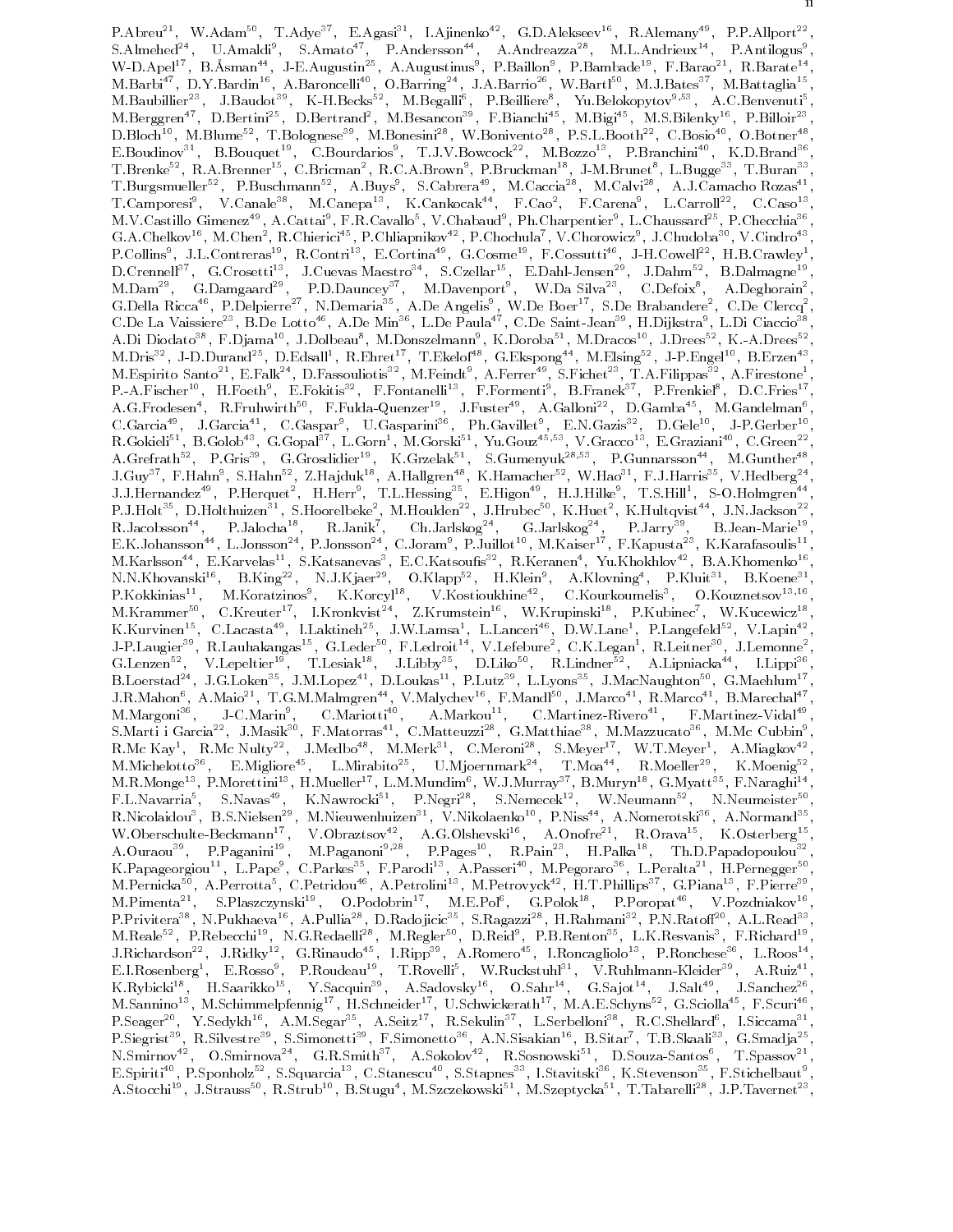E.Tcherniaev<sup>--</sup>, O.Tchikilev<sup>--</sup>, J.Thomas<sup>--</sup>, A.Tilquin<sup>--</sup>, J.Timmermans<sup>--</sup>, L.G.Tkatchev<sup>--</sup>, T.Todorov<sup>--</sup>, S. 10dorova<sup>22</sup>, D.Z. 10et<sup>22</sup>, A. 10maradze<sup>2</sup>, B. 10me<sup>22</sup>, A. 10nazzo<sup>22</sup>, L. 10rtora<sup>22</sup>, G. 1ranstromer<sup>22</sup>, D. 1reille<sup>3</sup>,<br>W.Trischuk<sup>9</sup>, G.Tristram<sup>8</sup>, A.Trombini<sup>19</sup>, C.Troncon<sup>28</sup>, A.Tsirou<sup>9</sup>, M-L.Turluer<sup>39</sup>, I. S.Tzamarias B.Ueberschaer O.Ullaland , V.Uvarov , G.Valenti , E.Vallazza , O.Vander Velde , , G.W.Van Apeldoorn<sup>31</sup>, P.Van Dam<sup>31</sup>, J.Van Eldik<sup>31</sup>, N.Vassilopoulos<sup>35</sup>, G.Vegni<sup>28</sup>, L.Ventura<sup>36</sup>, W.Venus<sup>37</sup> F.Verbeure<sup>2</sup>, M.Verlato<sup>36</sup>, L.S.Vertogradov<sup>16</sup>, D.Vilanova<sup>39</sup>, P.Vincent<sup>25</sup>, L.Vitale<sup>46</sup>, E.Vlasov<sup>42</sup>, A.S.Vodopyanov\*\*, V.Vrba\*\*, H.Wahlen\*\*, U.Walck\*\*, F.Waldner\*\*, M.Weierstall\*\*, P.Weilhammer\*,  $\rm C. Weiser^{17}, \rm A.M. Wetherel<sup>19</sup>, \rm D. Wicke<sup>52</sup>, J.H. Wickens<sup>2</sup>, M. Wielers<sup>17</sup>, G.R. Wilkinson<sup>35</sup>, W.S.C. Williams<sup>35</sup>, M. Winter<sup>10</sup>, M. Wite<sup>18</sup>, K. Woshnagg<sup>48</sup>, K.Yip<sup>35</sup>, O.Yushchenko<sup>42</sup>, F.Zach<sup>25</sup>, A.Zaitsev<sup>42</sup>, A.Zalewska<sup>9</sup>, P.Zalewski<sup>51</sup>, D.Zavrtanik<sup>43</sup>, E$  $\rm G.Zumerle^{36}$ 

- 7Comenius University, Faculty of Mathematics and Physics, Mlynska Dolina, SK-84215 Bratislava, Slovakia 8College de France, Lab. de Physique Corpusculaire, IN2P3-CNRS, F-75231 Paris Cedex 05, France
- 9CERN, CH-1211 Geneva 23, Switzerland

- <sup>11</sup> Institute of Nuclear Physics, N.C.S.R. Demokritos, P.O. Box 60228, GR-15310 Athens, Greece
- 12FZU, Inst. of Physics of the C.A.S. High Energy Physics Division, Na Slovance 2, 180 40, Praha 8, Czech Republic
- 13Dipartimento di Fisica, Universita di Genova and INFN, Via Dodecaneso 33, I-16146 Genova, Italy
- <sup>14</sup> Institut des Sciences Nucleaires, IN2P3-CNRS, Universite de Grenoble 1, F-38026 Grenoble Cedex, France
- $^{15}\rm{Research}$ Institute for High Energy Physics, SEFT, P.O. Box 9, FIN-00014 Helsinki, Finland
- <sup>16</sup>Joint Institute for Nuclear Research, Dubna, Head Post Office, P.O. Box 79, 101 000 Moscow, Russian Federation
- <sup>17</sup> Institut fur Experimentelle Kernphysik, Universitat Karlsruhe, Postfach 6980, D-76128 Karlsruhe, Germany
- <sup>18</sup> Institute of Nuclear Physics and University of Mining and Metalurgy, Ul. Kawiory 26a, PL-30055 Krakow, Poland
- <sup>19</sup>Université de Paris-Sud, Lab. de l'Accélérateur Linéaire, IN2P3-CNRS, Bât. 200, F-91405 Orsay Cedex, France
- 20School of Physics and Chemistry, University of Lancaster, Lancaster LA1 4YB, UK
- <sup>--</sup> LIP, IST, PUUL AV. Elias Garcia, 14-1°, P-1000 Lisboa Codex, Portugal
- 22Department of Physics, University of Liverpool, P.O. Box 147, Liverpool L69 3BX, UK
- 23LPNHE, IN2P3-CNRS, Universites Paris VI et VII, Tour 33 (RdC), 4 place Jussieu, F-75252 Paris Cedex 05, France
- <sup>24</sup> Department of Physics, University of Lund, Sölvegatan 14, S-22363 Lund, Sweden
- 25Universite Claude Bernard de Lyon, IPNL, IN2P3-CNRS, F-69622 Villeurbanne Cedex, France
- 26Universidad Complutense, Avda. Complutense s/n, E-28040 Madrid, Spain
- 27Univ. d'Aix Marseille II CPP, IN2P3-CNRS, F-13288 Marseille Cedex 09, France
- 28Dipartimento di Fisica, Universita di Milano and INFN, Via Celoria 16, I-20133 Milan, Italy
- 29Niels Bohr Institute, Blegdamsvej 17, DK-2100 Copenhagen 0, Denmark
- 30NC, Nuclear Centre of MFF, Charles University, Areal MFF, V Holesovickach 2, 180 00, Praha 8, Czech Republic
- 31NIKHEF-H, Postbus 41882, NL-1009 DB Amsterdam, The Netherlands
- <sup>32</sup> National Technical University, Physics Department, Zografou Campus, GR-15773 Athens, Greece
- 33Physics Department, University of Oslo, Blindern, N-1000 Oslo 3, Norway
- <sup>34</sup> Dpto. Fisica, Univ. Oviedo, C/P. Pérez Casas, S/N-33006 Oviedo, Spain
- 35Department of Physics, University of Oxford, Keble Road, Oxford OX1 3RH, UK
- 36Dipartimento di Fisica, Universita di Padova and INFN, Via Marzolo 8, I-35131 Padua, Italy
- 37Rutherford Appleton Laboratory, Chilton, Didcot OX11 OQX, UK
- 38Dipartimento di Fisica, Universita di Roma II and INFN, Tor Vergata, I-00173 Rome, Italy
- 39CEA, DAPNIA/Service de Physique des Particules, CE-Saclay, F-91191 Gif-sur-Yvette Cedex, France
- <sup>40</sup> Istituto Superiore di Sanita, Ist. Naz. di Fisica Nucl. (INFN), Viale Regina Elena 299, I-00161 Rome, Italy
- <sup>41</sup> Instituto de Fisica de Cantabria (CSIC-UC), Avda. los Castros, S/N-39006 Santander, Spain, (CICYT-AEN93-0832)
- <sup>42</sup> Inst. for High Energy Physics, Serpukov P.O. Box 35, Protvino, (Moscow Region), Russian Federation
- <sup>43</sup> J. Stefan Institute and Department of Physics, University of Ljubljana, Jamova 39, SI-61000 Ljubljana, Slovenia
- 44Fysikum, Stockholm University, Box 6730, S-113 85 Stockholm, Sweden
- 45Dipartimento di Fisica Sperimentale, Universita di Torino and INFN, Via P. Giuria 1, I-10125 Turin, Italy

46Dipartimento di Fisica, Universita di Trieste and INFN, Via A. Valerio 2, I-34127 Trieste, Italy

- 
- 47 Univ. Federal do Rio de Janeiro, C.P. 68528 Cidade Univ., Ilha do Fundão BR-21945-970 Rio de Janeiro, Brazil
- 48Department of Radiation Sciences, University of Uppsala, P.O. Box 535, S-751 21 Uppsala, Sweden
- <sup>49</sup> IFIC, Valencia-CSIC, and D.F.A.M.N., U. de Valencia, Avda. Dr. Moliner 50, E-46100 Burjassot (Valencia), Spain
- <sup>50</sup> Institut fur Hochenergiephysik, Osterr. Ak ad. d. Wissensch., Nikolsdorfergasse 18, A-1050 Vienna, Austria
- <sup>51</sup> Inst. Nuclear Studies and University of Warsaw, Ul. Hoza 69, PL-00681 Warsaw, Poland
- 52Fachbereich Physik, University of Wuppertal, Postfach 100 127, D-42097 Wuppertal, Germany
- 53On leave of absence from IHEP Serpukhov

<sup>&</sup>lt;sup>1</sup>Department of Physics and Astronomy, Iowa State University, Ames IA 50011-3160, USA

<sup>2</sup>Physics Department, Univ. Instelling Antwerpen, Universiteitsplein 1, B-2610 Wilrijk, Belgium and IIHE, ULB-VUB, Pleinlaan 2, B-1050 Brussels, Belgium

and Faculte des Sciences, Univ. de l'Etat Mons, Av. Maistriau 19, B-7000 Mons, Belgium

<sup>3</sup>Physics Laboratory, University of Athens, Solonos Str. 104, GR-10680 Athens, Greece

<sup>&</sup>lt;sup>4</sup>Department of Physics, University of Bergen, Allégaten 55, N-5007 Bergen, Norway

 $^5$ Dipartimento di Fisica, Università di Bologna and INFN, Via Irnerio 46, I-40126 Bologna, Italy

 $^6$ Centro Brasileiro de Pesquisas Físicas, rua Xavier Sigaud 150, RJ-22290 Rio de Janeiro, Brazil

and Depto. de Fisica, Pont. Univ. Catolica, C.P. 38071 RJ-22453 Rio de Janeiro, Brazil

and Inst. de Física, Univ. Estadual do Rio de Janeiro, rua São Francisco Xavier 524, Rio de Janeiro, Brazil

<sup>10</sup>Centre de Recherche Nucleaire, IN2P3 - CNRS/ULP - BP20, F-67037 Strasbourg Cedex, France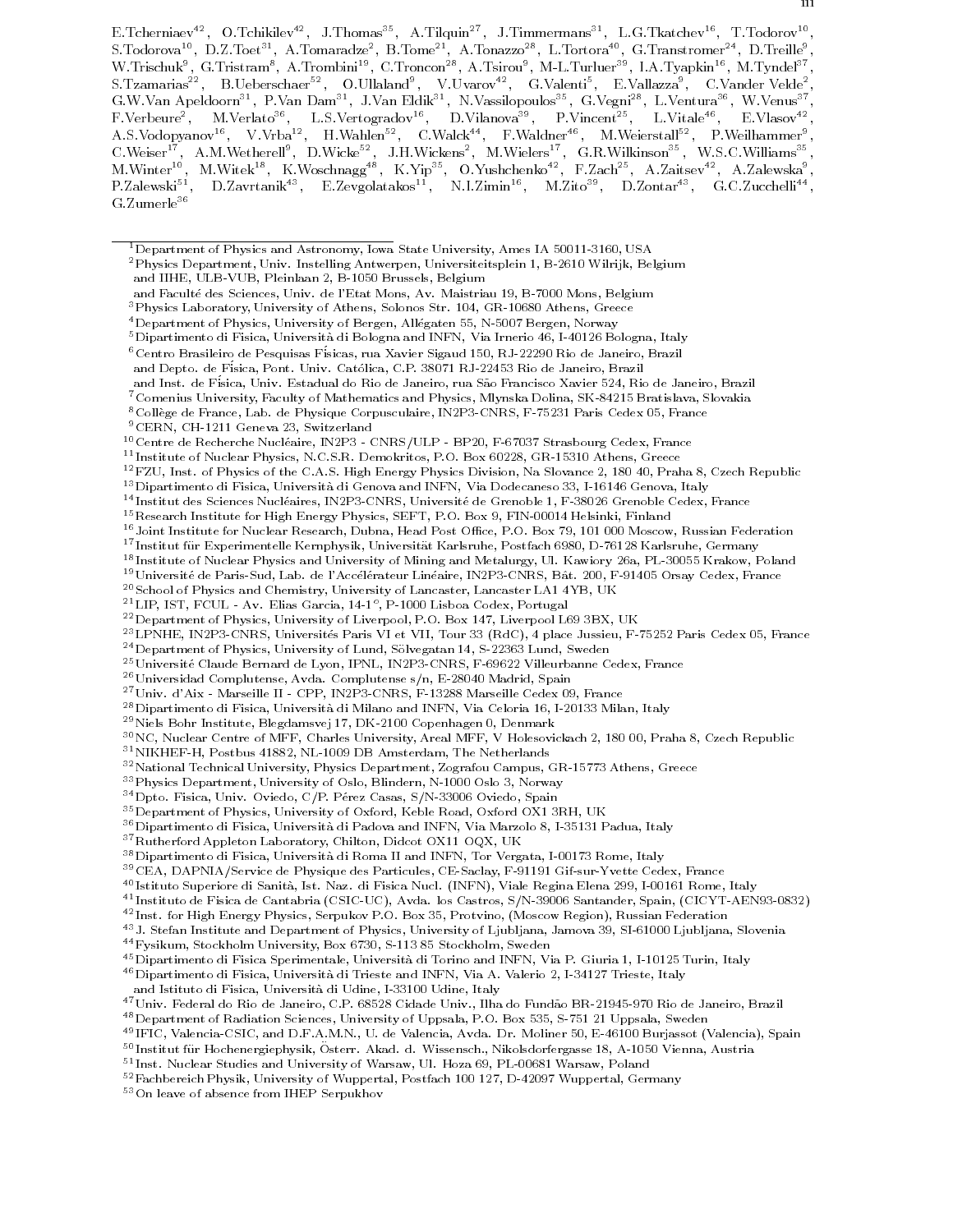## 1 Introduction

Supersymmetric partners of neutral gauge bosons (gauginos) and neutral Higgs states (Higgsinos) are postulated in supersymmetric extensions of the Standard Model [1]. In the Minimal Supersymmetric extension (the MSSM) these are realized in four neutralino mass states,  $\chi_i^*,~i=1,4,$  which are linear superpositions of gaugino and Higgsino eigenstates and are expected to be produced at LEP in  $\chi_i^*\chi_j^-$  pairs. The lignest neutralino,  $\chi_1^*,$ is usually assumed to be the lightest supersymmetric particle. This assumption, along with that of conserved R-parity, was made for the analysis presented in this paper. An implication of this is that  $\chi_1^*$  is stable and undetectable because it interacts only weakly.

Channels such as  $e^+e^- \rightarrow \chi_1^* \chi_2^*$  or  $\chi_2^* \chi_2^*$  are visible, however, with the second lightest neutralino,  $\chi_2$ , decaying into  $\chi_1$  and a fermion-antifermion pair or a photon, giving events characterised by missing energy and momentum. This would be most striking in the case of  $\chi_1 \chi_2$ , which is also kinematically favoured. Limits on their production at LEP have been set previously, based on data taken at the  $Z^0$  resonance [2].

Neutralinos are produced through s-channel  $Z^0$  exchange and t-channel exchange of scalar electrons. The present analysis is primarily sensitive to Higgsino-dominated light neutralinos which would have large cross sections because of the large coupling between the Higgsino and the  $Z$  . In the MSSM, with a common gaugino mass at the GUT scale,  $\blacksquare$ neutralinos are Higgsino-like when the  $SU(2)_L$  gaugino mass parameter,  $M_2$ , is large compared to the Higgs superfield mass parameter  $|\mu|$ . It is noteworthy that in this case there is little dependence on the common MSSM scalar mass term  $m_0$ , i.e. the cross section depends essentially on three parameters:  $M_2$ ,  $\mu$ , and the ratio of the vacuum expectation values of the two Higgs doublets,  $\tan \beta$ .

Scalar leptons (sleptons) are pair-produced through  $Z^0/\gamma$  exchange in the s-channel. In addition, t-channel neutralino exchange contributes to selectron production and it can enhance the selectron production in some regions of the MSSM parameter space. Because of the small electron and muon masses, mixing between the scalar partners of the two chirality states is expected to be negligible, and the expected final states are  $\ell_R \ell_R$  and  $\ell_L \ell_L$  ( $\ell = \mu, e$ ). But because of the t-channel contribution, the channel e<sub>L</sub>e<sub>R</sub> may also have a signicant cross section even if there is no selectron mixing. Sleptons are expected to decay according to  $\ell \to \ell \chi_1$ , giving events with two leptons acopianar with the beam axis, missing energy, and missing momentum.

The supersymmetric partner of the top quark (the stop,  $\tilde{t}$ ) could be the lightest scalar quark. Because of the large mass of the top quark, the scalar partners of its two chirality states,  $\tilde{t}_R$  and  $\tilde{t}_L$ , are expected to mix [3], and the lighter physical state could be signicantly below the typical mass of scalar quarks and hence accessible at LEP. In the MSSM, a sufficiently light  $\tilde{t}$  could contribute, through virtual corrections, to the large measured partial width  $\Gamma(Z^0 \to b\bar{b})$  as compared to the Standard Model prediction [4,5]. The t is expected to decay into b $\chi_1^+$  if kinematically allowed, otherwise into  $c\chi_1^2$ , in both cases with a branching ratio close to unity. The negative result of chargino searches [6,7] implies the former channel is closed at present energies. Therefore the present analysis considers only the  $c\chi_1$  decay. This leads to events with two jets, missing energy, and missing momentum, similar to the  $\chi_1 \chi_2$  illial state.

The spottom of scalar bottom quarks,  $\partial R$  and  $\partial L$ , could also mix significantly if  $\tan \beta$ is large (about 10 or greater). Th this case the lighter physical b state could be the lightest  $\sim$ scalar quark. The b is expected to decay into b $\chi_1,$  giving a signature similar to that for the stop.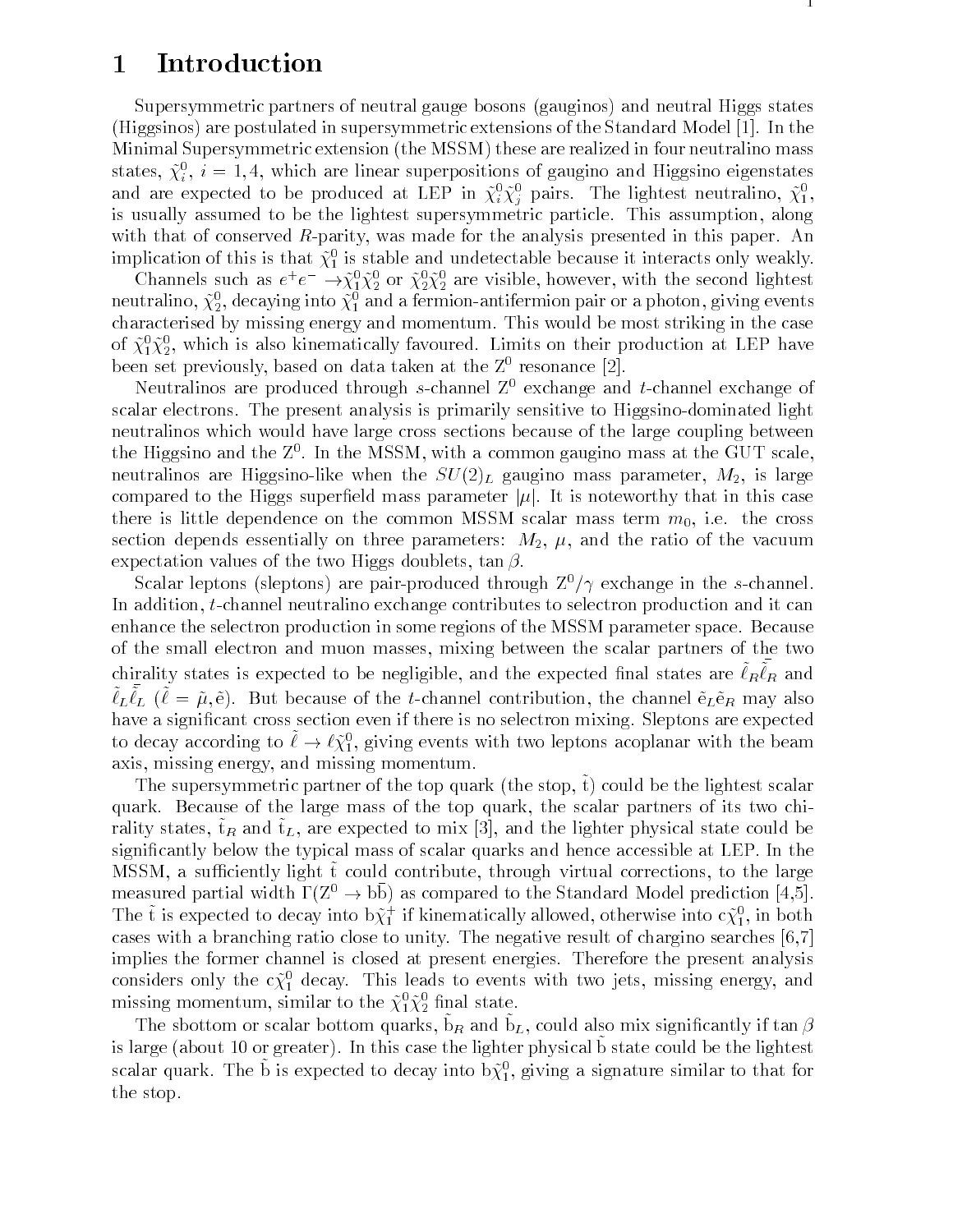This paper presents a search for neutralinos, scalar quarks and scalar leptons in the data accumulated by DELPHI in the first high energy run of LEP in November 1995. Similar searches have been performed by other LEP experiments [7]. The paper is organised as follows: Section 2 gives a brief description of the detector, section 3 describes the real data and the simulated signal and background samples, while section 4 describes the analyses applied for the different topologies. Section 5 gives the results of the selections and their interpretation. Section 6 contains the conclusions.

## 2 Detector description

The following is a summary of the properties of the DELPHI detector [8] relevant to this analysis. Charged particle tracks were reconstructed in the 1.2 T solenoidal magnetic field by a system of cylindrical tracking chambers. These were the Microvertex Detector  $(VD)$ , the Inner Detector  $(ID)$ , the Time Projection Chamber  $(TPC)$ , and the Outer Detector (OD). In addition, two planes of drift chambers aligned perpendicular to the beam axis (Forward Chambers A and B) tracked particles in the forward and backward directions, covering polar angles  $11^{\circ} < \theta < 33^{\circ}$  and  $147^{\circ} < \theta < 169^{\circ}$  with respect to the beam  $(z)$  direction.

The VD consisted of three cylindrical layers of silicon detectors, at radii 6.3 cm, 9.0 cm and 11.0 cm. All three layers measured coordinates in the plane transverse to the beam. The closest (6.3 cm) and the outer (11.0 cm) layers contained double-sided detectors to measure also z coordinates. The polar angle coverage of the VD was from  $25^{\circ}$  to  $155^{\circ}$ for the closest and from 44 to 136 for the outer layer. The ID was a cylindrical drift chamber (inner radius 12 cm and outer radius 22 cm) covering polar angles between 15 and 165 . The TPC, the principal tracking device of DELPHI, was a cylinder of 30 cm inner radius, 122 cm outer radius and had a length of 2.7 m. Each end-plate was divided into 6 sectors, with 192 sense wires used for the  $dE/dx$  measurement and 16 circular pad rows used for 3 dimensional space-point reconstruction. The OD consisted of 5 layers of drift cells at radii between 192 cm and 208 cm, covering polar angles between  $43^{\circ}$  and 137°.

The average momentum resolution for the charged particles in hadronic final states was in the range  $\Delta p / p^2 \simeq 0.001$  to 0.01 (GeV/c) <sup>+</sup>, depending on which detectors were used in the track fit  $[8]$ .

The electromagnetic calorimeters were the High density Projection Chamber (HPC) covering the barrel region of 40  $\,<\,\sigma\,<\,$  140 , the Forward ElectroMagnetic Calorimeter  $\,$ (FEMC) covering 11 << 36 and 144 << 169 , and the STIC, a Scintillator TIle Calorimeter which extended coverage down to 1.66 from the beam axis in either direction. The  $40^{\circ}$  taggers were a series of single layer scintillator-lead counters used to veto electromagnetic particles that would otherwise be missed in the region between the HPC and FEMC. The efficiency to register a photon with energy above 5 GeV measured with the LEP1 data was above 99%. The hadron calorimeter (HCAL) covered 98% of the solid angle. Muons with momenta above 2 GeV penetrated the HCAL and were recorded in a set of Muon Drift Chambers.

## 3 Data samples and event generators

The integrated luminosities accumulated were 2.92  $pb^{-1}$  and 3.01  $pb^{-1}$  at centre-ofmass energies of 130.4 GeV and 136.3 GeV respectively, and  $0.04$  pb<sup>-1</sup> at 140 GeV.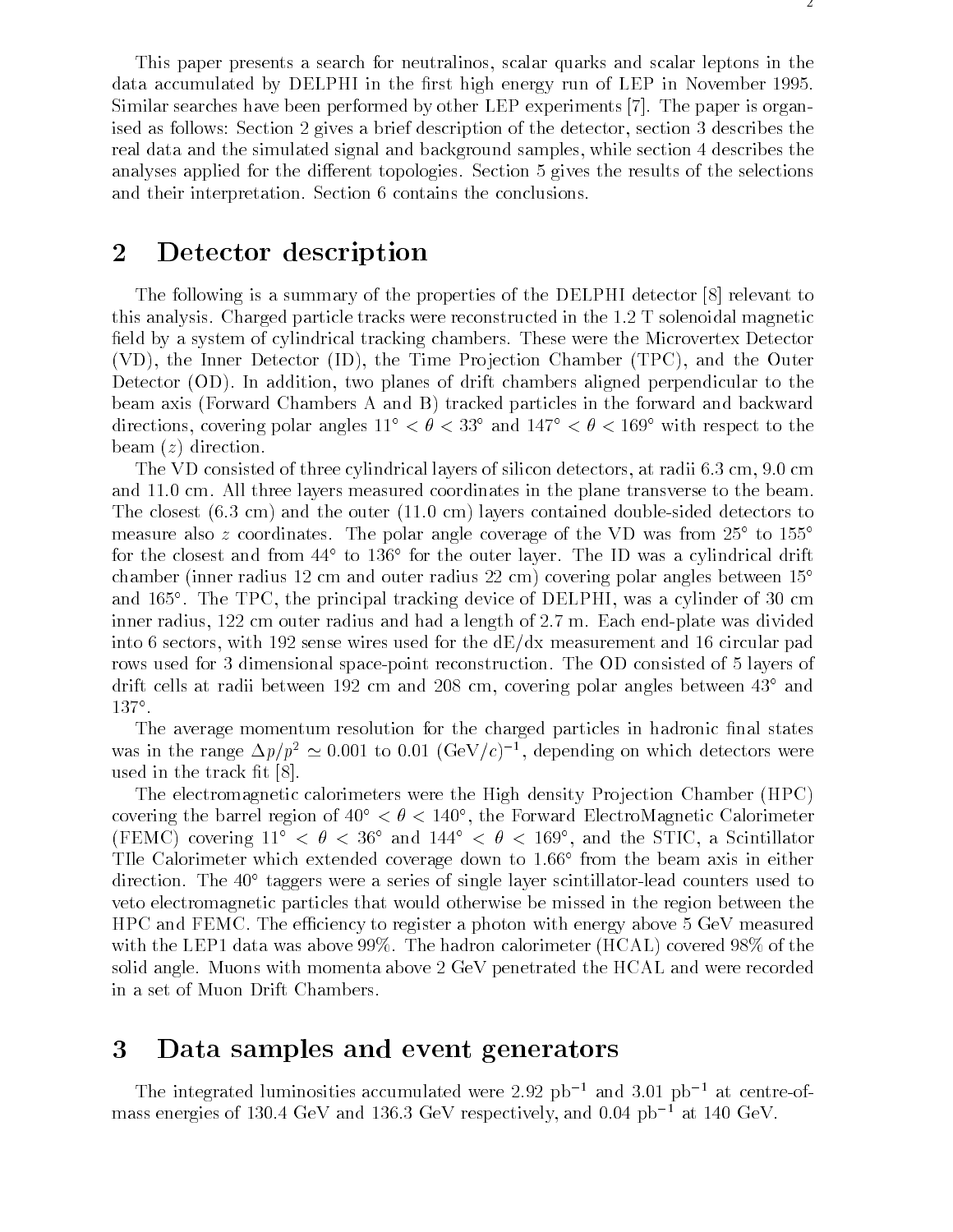To evaluate the signal efficiency and background contamination, events were generated using several different programs, all relying on JETSET 7.4 [9] for quark fragmentation.

The program SUSYGEN [10] was used to generate neutralino events and to calculate cross sections and branching ratios. It was veried that the result obtained agreed with the calculations of ref [11]. SUSYGEN was also used to generate the  $\ell^+\ell^-$  signals. The tt signal was generated with a program based on the BASES/SPRING package [12], with gluon radiation treated according to [13], and intermediate  $\tilde{t}$ -hadron fragmentation [14]  $\dagger$  In this channel SUSYGEN was used as a cross check. A modified version of the BASES/SPRING generator was used for the bb channel.  $\hspace{0.1mm}$ 

The background processes  $e^+e^- \rightarrow \Pi(n\gamma)$  and processes leading to four-fermion final states  $(\mathbb{Z}^{\sigma}/\gamma)^{*}(\mathbb{Z}^{\sigma}/\gamma)^{*}$ , W<sup>+</sup> W<sup>-</sup> , We $\nu_{e}$ , and  $\mathbb{Z}^{\sigma}$ e<sup>+</sup>e<sup>-</sup> were generated using PYTHIA [9]. The cut on the invariant mass of the virtual  $(Z'/\gamma)$  in the  $(Z'/\gamma)$  ( $Z'/\gamma$ ) process was set at  $\beta$  GeV/ $c^*$ , in order to determine the background from low mass if pairs. The calculation of the four-fermion background was veried using the program EXCALIBUR [15], which consistently takes into account all amplitudes leading to a given four-fermion final state. EXCALIBUR does not, however, include the transverse momentum of initial state radiation. Two-photon interactions leading to hadronic and leptonic final states were generated using TWOGAM [16].

Generated signal and background events were passed through detailed detector response simulation [8] and processed with the same reconstruction and analysis program as the real data. The number of background events simulated was similar to, or in most cases several times larger than, the number expected in the real data.

### 4 Event selections

Criteria to select events were defined on the basis of simulated signal and background events. The goal was to optimize the efficiency for wide ranges of the masses of the supersymmetric particles (see Tables 2, 3, and 4) while reducing the background expected in each search channel to the order of one event or less (see Table 1).

#### 4.1Two jets and missing momentum

Events with two jets and missing momentum would result from production of  $\chi_1^{} \chi_2^{}$ with hadronic decays of  $\chi^o_2$  or from  ${\rm tt}$  or bb production.

Charged particles were selected as reconstructed tracks having momentum above 100 MeV/c, impact parameters below 5 cm in the transverse plane and 8 cm in the beam direction, and measured length greater than 30 cm or at least one associated VD point. In the forward region, a track element from the ID, the VD, or the TPC was also required. Neutral particles were selected as clusters of energy in the calorimeters, unassociated with charged particles, and with an energy above 100 MeV.

The following selection was applied to the data in order to extract a possible signal:

- 1. The number of charged particles was required to be at least five, with at least one particle originating within 200  $\mu$ m from the interaction point in the  $R\phi$  plane. These criteria selected e+ e interactions giving multihadronic nal states.
- 2. The total energy of particles with polar angle below  $30^{\circ}$  was required to be smaller than 20% of the total visible energy, the polar angle of the missing momentum

<sup>&</sup>lt;sup>†</sup>The DELPHI generator described in [14] was modified to use the intermediate  $\tilde{t}$ -hadron fragmentation of the OPAL generator [14].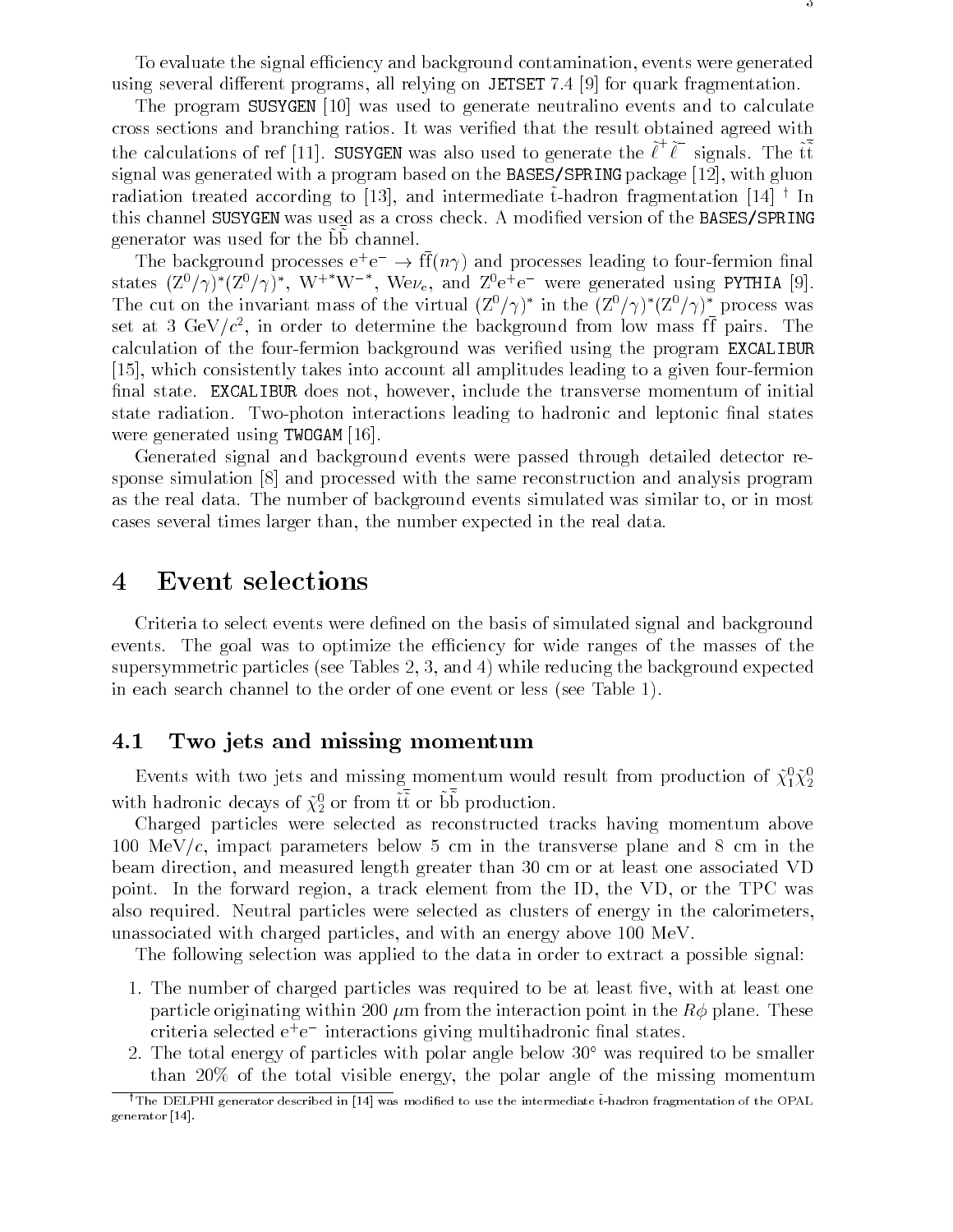to satisfy 10  $\langle v_{p_{\rm miss}}^2 \rangle$  = 170 , and the transverse missing momentum to exceed 5 GeV/c. These criteria served to remove two-photon interactions and  $\mathbb{Z}^0\gamma$  events.

- 3. The invariant mass of visible particles was required to be less than 0.55-Ecms, and the missing mass had to exceed  $0.55\times L_{\text{cms}}$ . This suppressed mainly e+e  $\rightarrow$ qq( $\gamma$ ) events.
- 4. The number of jets reconstructed using the JADE algorithm [17], modified to use a cut on the minimal invariant mass of two jets,  $y_{\min}$  = 10 GeV/c, was required to be two or less, and at least one charged particle was required in each jet. The parameter choice in the jet definition allowed for the gluon emission characteristic of scalar particles [18], thus giving a high efficiency for scalar quarks.
- 5. Events with isolated particles, including  $\tau$  leptons and photons which were often reconstructed as several close tracks, were rejected by requiring that any neutral particle with energy greater than 5 GeV should be accompanied by at least 2.5 GeV from other particles within a double cone from  $5^{\circ}$  to  $25^{\circ}$  around its momentum direction. Similarly, it was required that there be no isolated charged particle with energy greater than 10 GeV and energy in the double cone below 5 GeV. Events with an isolated signal recorded in the  $40^{\circ}$  taggers (see section 2) and with the missing momentum pointing to it were also rejected. These criteria rejected events with isolated particles and with radiated photons recorded in the detector.
- 6. In order to eliminate the residual background from two-photon events and  $Z^0$  events, the events were forced to two jets using the algorithm mentioned above, and the `scaled acoplanarity' was dened as the complement of the angle between the two jets in the transverse plane multiplied by the minimum sin  $\mathbf{f}$  (e), the scaled acoplanarity was required to be larger than 10. The factor  $\sin\theta_{\rm jet}$  accounted for the worse definition of the acoplanarity in events with jets at low polar angles.

No event satisfied these criteria. The number of background events expected from Standard Model processes is  $1.0 \pm 0.2$  (see Table 1). The upper plot in Fig. 1 shows the acoplanarity distribution prior to the final requirement of a minimum acoplanarity for data events and simulated background events. Expected distributions for  $\chi_1^* \chi_2^*$  and  $\tau_L \tau_L$ events are also shown, with the latter signal normalised to the predicted cross section.

### 4.2 Two jets and missing momentum using discriminant methods

An alternative procedure was applied to search specifically for bb production.

Events were selected if they had more than three charged particles, more than  $5 \text{ GeV}/c$ of missing transverse momentum, visible mass below 70 GeV/ $c^{\perp}$ , and visible energy below 100 GeV. The polar angle of the missing momentum was required to be between  $20^{\circ}$  and  $160^{\circ}$  and the total visible energy in this angular region had to exceed 15 GeV. The JADE algorithm [17] was used to cluster particles into exactly two jets, which were then required to be more than  $20^{\circ}$  away from the beam axis.

A linear discriminant analysis  $[19]$  was then used in order to optimize signal efficiencies with respect to the background. Based on the simulated data, this determined the linear combination of the variables best discriminating the b signal sample from the ptanuaru mouer background sample. About 19000 funy simulated b events covering un- $\frac{1}{2}$  compared is were used to met the best linear combination of six variables (energy and momentum of the most energetic jet, missing transverse momentum, total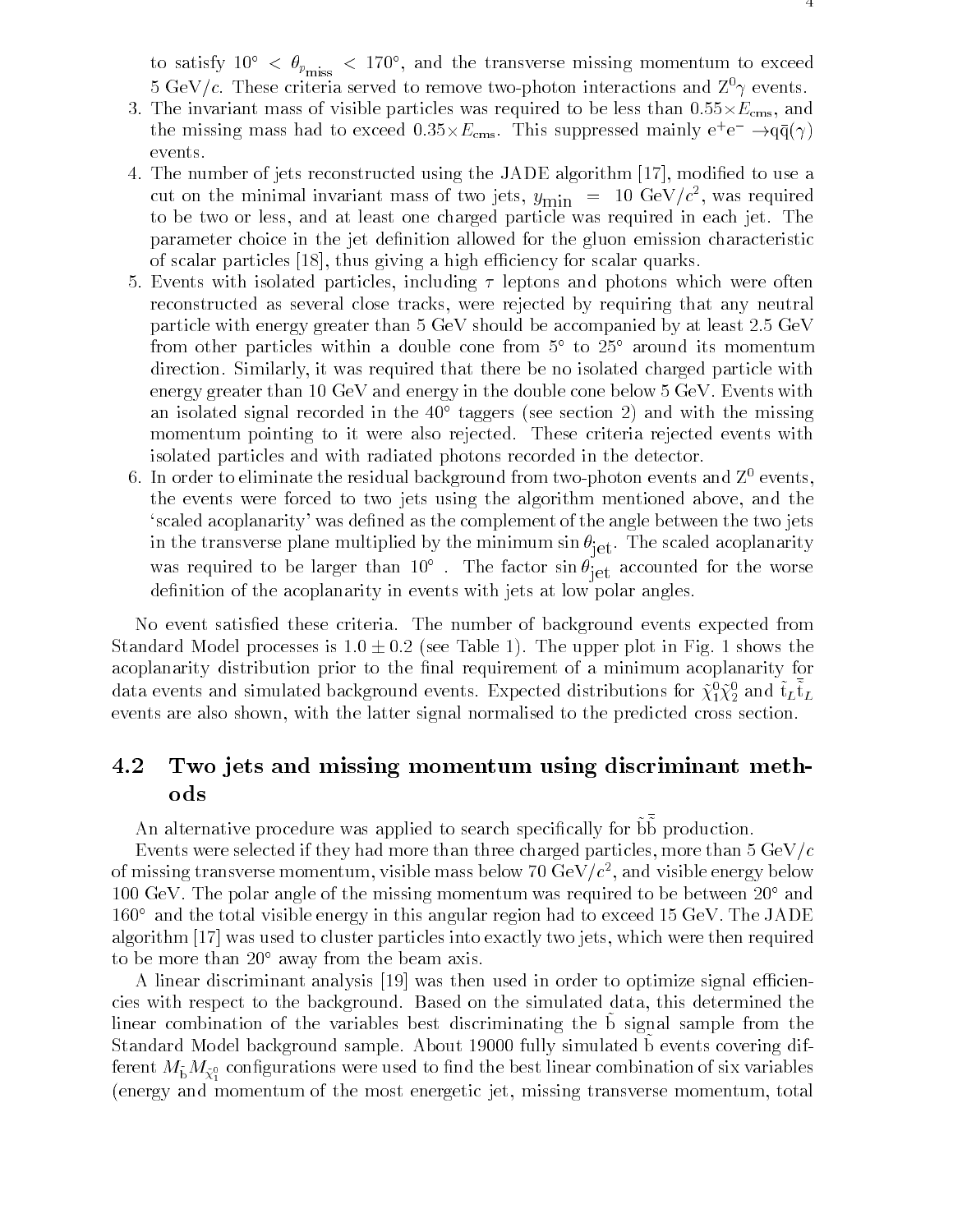multiplicity, mass of the second most energetic jet, and the second Fox-Wolfram moment  $[20]$ ). This was then used for the final selection.

This procedure selected one event, consisting of two jets with energies of 13.2 GeV and 9.8 GeV, respectively, and missing transverse momentum of 6.2 GeV/c. No secondary vertices, expected from b quark decays following sbottom production, were found in this event. The number of background events expected is  $2.4 \pm 0.5$  (see Table 1). In the analysis described in the previous section, the event was rejected by the minimum acoplanarity requirement (requirement 6 of section 4.1).

### 4.3 Multijets, or jets and a pair of isolated leptons, with missing energy

Events with four fermions, at least two of which are quarks, together with missing energy, could signal pair production of the second lightest neutralino according to  $e^+e^-\to$  $\chi_2^2 \chi_2^2$  with one  $\chi_2^2$  decaying into  $\chi_1^2$ dq and the other into either  $\chi_1^2$ dq or  $\chi_1^2 \ell^+\ell^-$  .

The charged and neutral particles were selected as in section 4.1, and the same event variables and jet denitions were used. The signal consists of multijet events (qqq0q 0) or  $\max$  madronic events with isolated lepton tracks (qq $\ell^+\ell^-$  ), in association with missing energy and missing momentum from the escaping neutralinos. Such events were selected as follows:

- 1. The number of charged particles was required to be at least five, the multiplicity including neutrals had to be seven or larger, and there had to be at least one track originating within 200  $\mu$ m of the interaction point. These criteria selected multihadronic e+ e interactions.
- 2. The total energy of particles within  $30^{\circ}$  of the beam axis was required to be less than 20% of the total visible energy. The missing momentum was required to be outside this polar angle range. Events with an isolated signal registered in the 40 taggers (see section 2) and with the missing momentum pointing to it were rejected. These criteria removed two-photon events and radiative  $Z^0$  events.
- 3. If the event contained no isolated particle (charged or neutral) above 5 GeV and with the energy inside the double cone of section 4.1 below 3 GeV, the following selection was applied  $(q\bar{q}q'\bar{q}'$  case) :
	- the transverse missing momentum was required to exceed 5 GeV/ $c$ ,
	- $-$  the invariant mass of visible particles was required to be less than 0.05  $\times$   $E_{\rm cms}/C$  ,  $-$
	- $-$  the missing mass had to be greater than 0.55  $\times$   $E_{\rm cms}/c^2,$
	- { the scaled acoplanarity angle between the two highest energy jets (see subsection 4.1) was required to be greater than 16 .

If there was such a particle the following selection was used instead  $({\rm q}\alpha\ell^+\ell^-$  case):

- $-$  it was required that there be be at least one isolated charged particle in the polar angle interval  $|\cos(\theta)| < 0.8$  reconstructed in the TPC and with more than 10% of the total visible energy, and that the energy inside the double cone for this track be below 1 GeV,
- the transverse missing momentum was required to exceed 2.5 GeV/c,
- $-$  the invariant mass of visible particles had to be less than 0.05  $\times$   $E_{\rm cms}/c$  for an event to be accepted (to reject  $\tau$  background this value was reduced to  $0.55 \times E_{\rm cms}/c$  for events with live charged particles),
- $-$  the scaled acoplanarity angle of the two highest energy jets (see subsection 4.1) was required to be greater than 10 .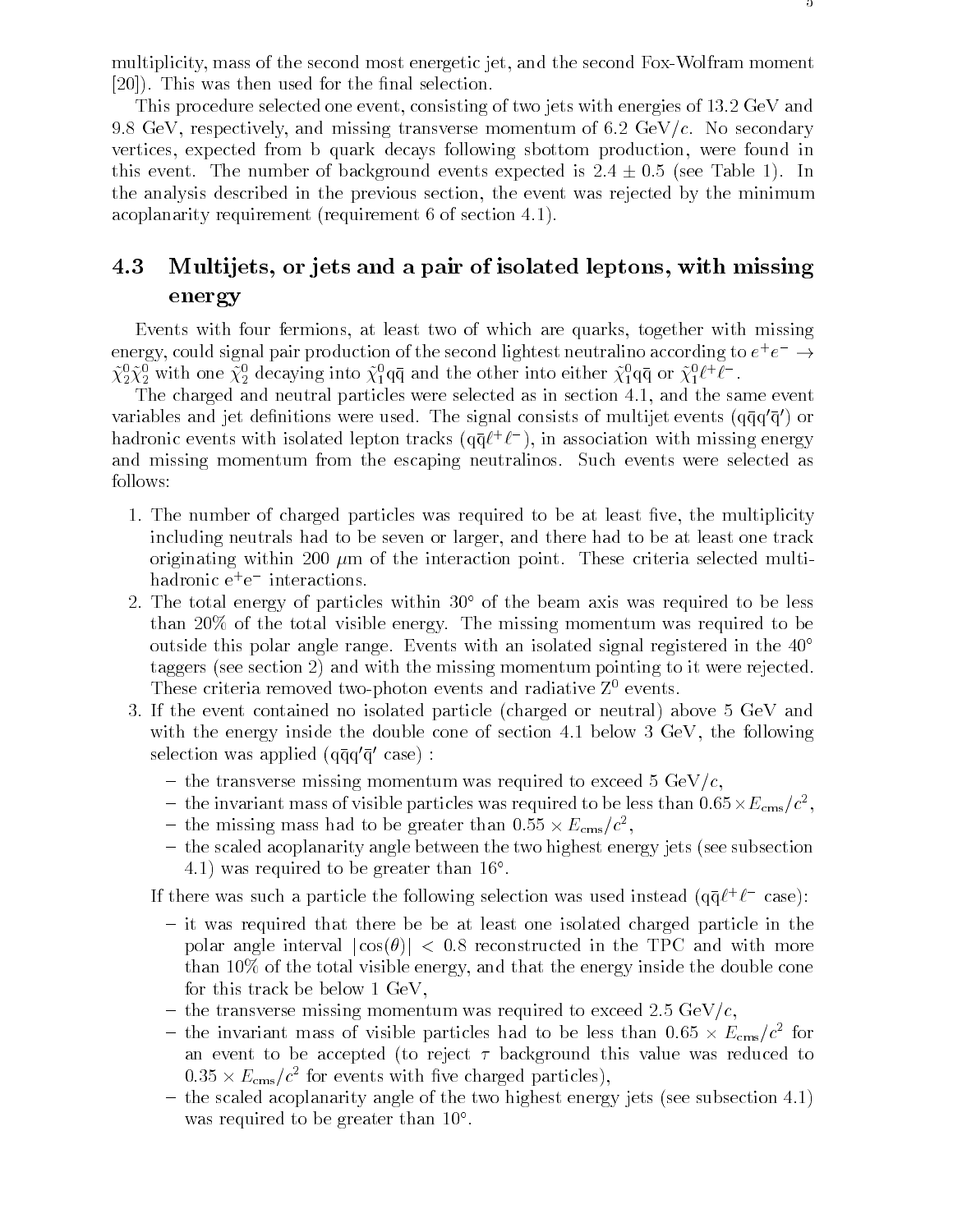No events satisfied these criteria. The number expected from background is  $0.5 \pm 0.1$ (see Table 1).

#### 4.4Two leptons and missing momentum

The topology of two leptons and missing momentum could arise from  $\chi_1 \chi_2$  production with  $\tilde{\chi}^0_2 \to \tilde{\chi}^0_1 \ell^+ \ell^-$  or from  $\ell^+ \ell^-$  production with subsequent decay :  $\ell^- \to \ell^{\pm} \tilde{\chi}^0_1$ .

 $E = \{A, \ldots, A\}$ 1 GeV/c, polar angles in the range 20  $\leq \sigma \leq$  100 , and satisfying the following criteria.

- Both tracks had to have at least 4 TPC pad signals used in the reconstruction. The relative momentum errors  $(\delta p/p)$  had to be below 0.5, and the reconstructed impact parameters of the tracks in the two planes perpendicular to and containing the beam had to be below 5 cm. One or more of the tracks had to be at least loosely identified as an electron or a muon according to [8].
- No more than 2 GeV of energy in charged particles should be reconstructed within  $10^{\circ}$  of any of the two selected tracks.

For events where two such tracks were found, the following selections were applied.

- The missing energy of the event should exceed 55 GeV.
- The total multiplicity of the event had to be less than eight. The transverse momentum of the pair of particles had to exceed 6  $GeV/c$  if the missing energy of the event was below 100 GeV, otherwise  $4 \text{ GeV}/c$ . These two different requirements were optimised for low and high M~0 , respectively. In addition, the missing transverse <sup>1</sup> momentum of the event had to exceed 4  $GeV/c$ , and the energy carried by neutral particles had to be below 12 GeV. These requirements rejected background from  $e^+e^- \rightarrow$ qq( $\gamma$ ) events and two-photon interactions.
- The acollinearity and acoplanarity between the two selected particles had to exceed  $8^{\circ}$  and  $12^{\circ}$  respectively, and the invariant mass of the pair had to be below 70 GeV/c<sup>-</sup>. These requirements rejected e+e  $\rightarrow$  e+e events.

One event passed the selection described above. The nal state consists of an e+ e pair with an invariant mass of 4.6 GeV/ $c^2$  and a scalar sum of momenta of 19 GeV/c. The large acoplanarity (170°) and the large missing  $p_T$  (15 GeV/c) are not consistent with the expectation for the two-photon or radiative Bhabha backgrounds. However, the event is consistent with the background of  $0.6 \pm 0.3$  events expected from the four-fermion process e e  $\rightarrow \ell^+ \ell^- \nu \nu$  (see Table 1).

Figure 1 (lower part) shows the acoplanarity distribution for the data and the simulated background after two different selections. The first selection includes events with two good isolated tracks, low multiplicity and missing transverse momentum above  $4 \text{ GeV}/c$ . The second one includes those events which pass the selection when the final requirements on acollinearity and acoplanarity are removed. For the second selection the distribution for simulated signal events, normalised to a cross-section of 1 pb, is also shown.

#### 4.5Four leptons and missing energy

Events with four leptons and missing energy could be the result of  $\chi_2^2\chi_2^2$  production followed by the decay  $\chi_2^+ \to \chi_1^+ \ell^+ \ell^-$ .

The selection used was similar to that of section 4.4. It was required that there be three or four isolated tracks with  $20 < \theta < 100$  . Each had to have at least four TPC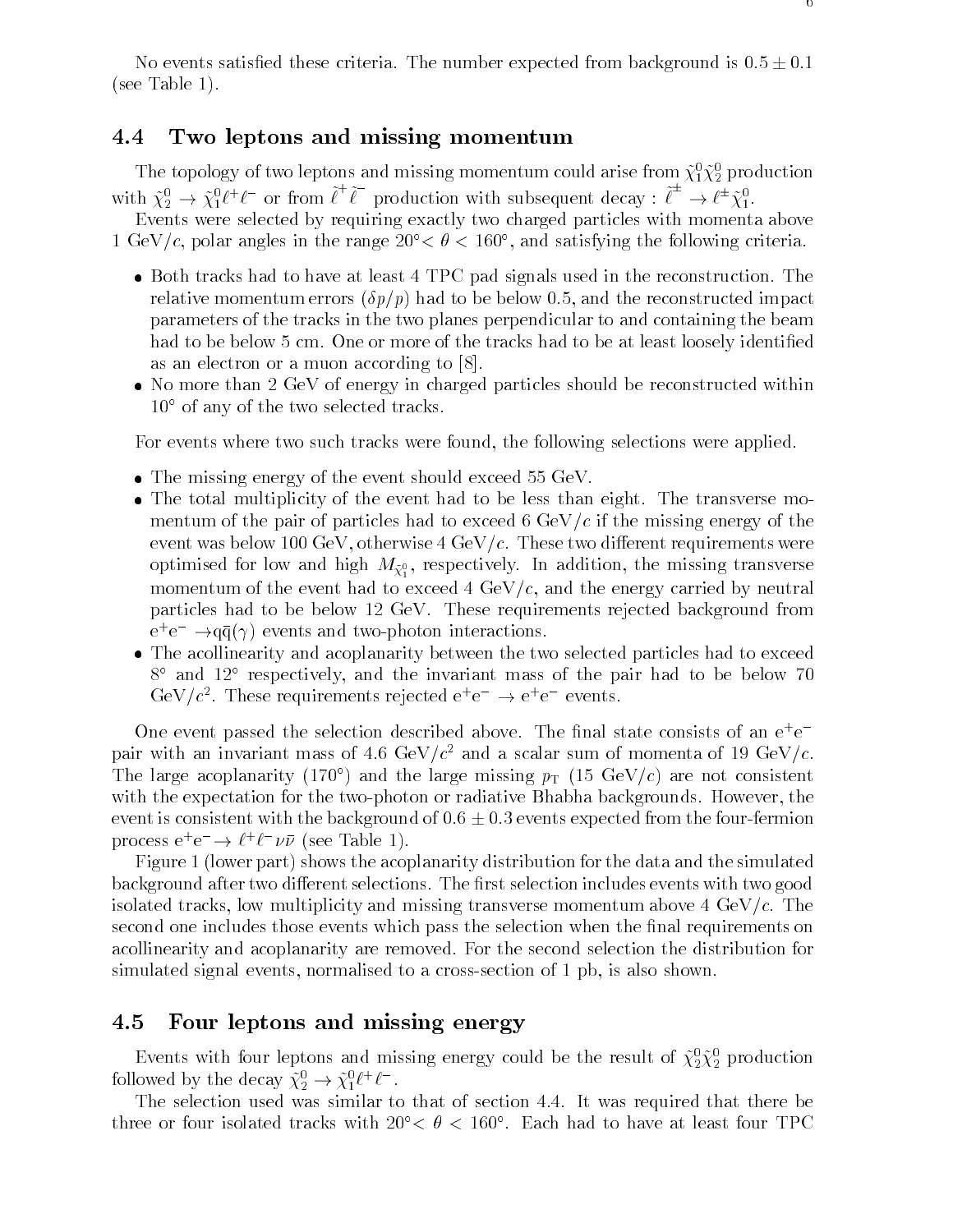pad signals used in the reconstruction, and at least one associated hit in the VD. The invariant masses of all two-particle combinations of these particles should be less than yo  $\alpha$ ev/ $c$  , and at least two of the particles should be identified leptons.

In addition, the missing energy of the event was required to exceed 50 GeV, the missing transverse momentum to be greater than 3 GeV/c, and the total multiplicity to be smaller than 10. The energy deposited by neutral particles was required to be smaller than 30 GeV.

No events which satised these requirements were found. The number expected from Standard Model processes is  $0.2^{+1.1}_{-0.2}.$ 

#### **Results**  $\overline{5}$

Table 1 summarises the number of accepted events in the data for the different selections. Also shown are the expected numbers of events from the different background channels.

| Selection:                                     |                            | section 4.1 section 4.2 | section 4.3                             |                     | section 4.4 section 4.5    |
|------------------------------------------------|----------------------------|-------------------------|-----------------------------------------|---------------------|----------------------------|
| Channel:                                       | $q\bar{q}(A)$              | $q\bar{q}(B)$           | $q\bar{q}\ell^+\ell^-+q\bar{q}q\bar{q}$ | $\ell^+\ell^-$      | $\ell^+\ell^-\ell^+\ell^-$ |
| Observed events                                |                            |                         |                                         |                     |                            |
| Total background                               | $1.0 \pm 0.2$              | $2.4 \pm 0.5$           | $0.5 \pm 0.1$                           | $1.3^{+0.9}_{-0.4}$ | $0.2^{+1.1}_{-0.2}$        |
| $Z^0/\gamma \to \mathrm{ff}(n\gamma)$          | $0.58 \pm 0.13$            | -0                      | $0.38 \pm 0.11$                         | $0.26 \pm 0.26$     | $0.0^{+0.6}_{-0.0}$        |
| 4-fermion events                               | $\overline{0.05 \pm 0.03}$ | $0.2 \pm 0.14$          | $\sqrt{0.07} \pm 0.05$                  | $0.6 + 0.3$         | $0.0^{+0.3}_{-0.0}$        |
| $\gamma\gamma \to \tau^+\tau^-$                | $0.1 \pm 0.1$              |                         |                                         | $0.45 \pm 0.16$     | $0.15 \pm 0.16$            |
| $\gamma \gamma \rightarrow e^+e^-, \mu^+\mu^-$ |                            | $\theta$                | $\cup$                                  | $0.0^{+0.8}_{-0.0}$ | $0.0^{+0.8}_{-0.0}$        |
| $\gamma\gamma \rightarrow hadrons$             | $0.23 \pm 0.11$            | $2.2 \pm 0.4$           | $0.06 \pm 0.03$                         | $0.0^{+0.4}_{-0.0}$ | $0.0^{+0.4}_{-0.0}$        |

Table 1: The number of events observed in each search channel, together with the total number of background events expected and the numbers expected from the individual background sources. When a quoted symmetric error range would extend below zero events truncation at zero is implied.

#### 5.1Results on neutralino production

To determine the efficiency as a function of the neutralino masses, events were generated using SUSYGEN for direction values of  $M_{\chi_1^0}$  and  $M_{\chi_2^0}$  and for dimersion decay channels. A total of 54000  $\chi_1 \chi_2$  events were passed through the DELPHI full detector simulation [8] and event reconstruction programs. The selections described above were then applied to these events. Table 2 shows the selection efficiencies determined by this procedure for three  $\chi_2^{}$  decay modes. There is a small difference between the efficiencies for different relative  $\cup$ P sign of  $\chi_1^*$  and  $\chi_2^*,$  the lower value is quoted in the table. The systematic errors are about  $\pm 2\%$  absolute and were subtracted from the efficiencies quoted when calculating limits.

For each combination of masses each of these efficiencies may be used, together with the observed number of events and expected background, to derive an upper limit on the corresponding product of cross section and branching ratio of a specic decay [21]. For the background, a conservative lower limit was used (0.2 events in the two lepton channel, zero in the other channels). The single candidate in the  $\chi_1^*\chi_2^{}$  electron channel was included in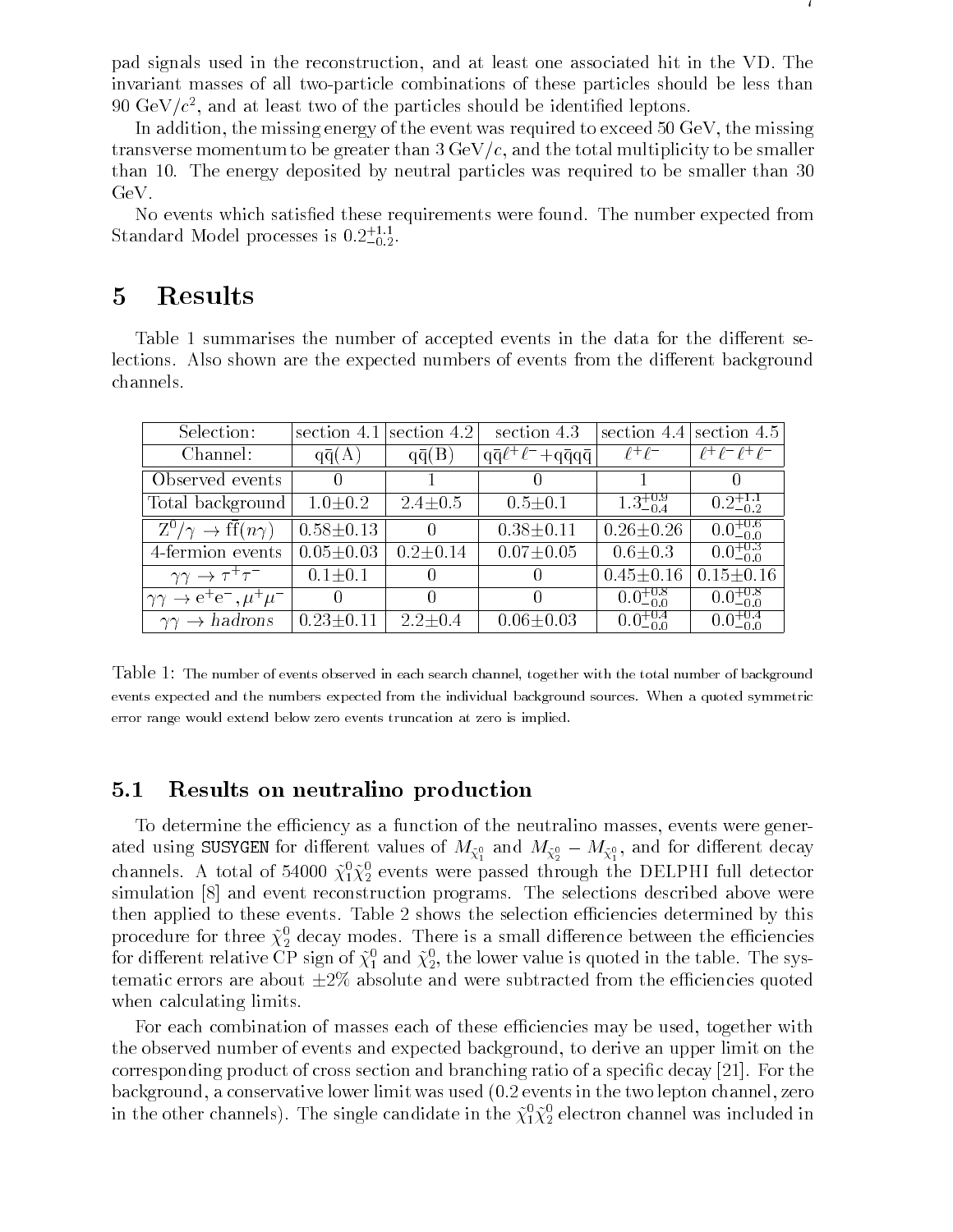| Mass                                       |                    | Efficiency $(\%)$                      |                                         |                       | Mass                       |                    | Efficiency $(\% )$                      |                                         |                                |  |
|--------------------------------------------|--------------------|----------------------------------------|-----------------------------------------|-----------------------|----------------------------|--------------------|-----------------------------------------|-----------------------------------------|--------------------------------|--|
| $(GeV/c^2)$                                |                    | $\sqrt{c^2}$<br>GeV                    |                                         |                       |                            |                    |                                         |                                         |                                |  |
| ${}^{M}\tilde{\chi}^{\text{o}}_{\text{1}}$ | $\tilde{\chi}^0_2$ | $\tilde{\chi}^{0}_{1} \rm{e}^+ \rm{e}$ | ΜU<br>$\tilde{\chi}_1^0 \mu^+$<br>$\mu$ | $\tilde{\chi}^0_1$ qq | $M_{\tilde{\chi}^{0}_{1}}$ | $\tilde{\chi}^0_2$ | $\tilde{\chi}^{0}_{1}$ e <sup>+</sup> e | $\tilde{\chi}^0_1 \mu^+ \overline{\mu}$ | $\tilde{\chi}^0_1$ q $\bar{q}$ |  |
| 15                                         | 75                 | 51                                     | 65                                      | 47                    | 40                         | 50                 | 50                                      | 61                                      | 34                             |  |
| 20                                         | 30                 | 49                                     | 56                                      | 40                    | 40                         | 60                 | 55                                      | 67                                      | 48                             |  |
| 20                                         | 40                 | 53                                     | 66                                      | 52                    | 40                         | 70                 | 52                                      | 68                                      | 55                             |  |
| 20                                         | 50                 | 48                                     | 64                                      | 54                    | 50                         | 60                 | 40                                      | 57                                      | 27                             |  |
| 30                                         | 40                 | 46                                     | 56                                      | 36                    | 50                         | 70                 | 55                                      | 68                                      | 48                             |  |
| 30                                         | 50                 | 56                                     | 68                                      | 51                    | 50                         | 80                 | 43                                      | 69                                      | 57                             |  |
| 30                                         | 60                 | 49                                     | 65                                      | 55                    | 60                         | 65                 | 11                                      | 15                                      | 0.7                            |  |
| 40                                         | 43                 | 13                                     | 15                                      | 0.5                   |                            |                    |                                         |                                         |                                |  |

Table 2: Emclencies in percent for  $\chi_1^* \chi_2^*$  events with different decays modes of  $\chi_2^*$  and for different neutralino masses. Systematic errors are about  $\pm 2\%$  absolute.

the region of the  $(M_{\chi_2^0}, M_{\chi_1^0})$  plane where it would be inherifatedly possible for such an event to arise (approximately given by  $m_{\tilde{\chi}^0_2} <$  80 GeV/c ). The limits obtained are shown in Figs. 2a and 2b for the leptonic and hadronic  $\chi_2^{}$  decay modes. The limit obtained assuming that  $\chi_2^* \to f f \chi_1^*$  decay is mediated by  $Z^*$  , including both leptonic and hadronic modes and  $20\%$  of invisible final states, is presented in Fig. 2c.

In the  $\chi_2^2\chi_2^2$  channel, 34000 events were generated and passed through the simulation and selection procedure, giving the efficiencies shown in Table 3. The limits obtained are shown in Fig. 2d-f for the same three assumptions on the  $\chi_2^{\scriptscriptstyle +}$  decay mode.

| Mass                 | Efficiency $(\%)$      |    |                                                                                                                                               | Mass   |    | Efficiency $(\%)$                                                             |                                 |  |
|----------------------|------------------------|----|-----------------------------------------------------------------------------------------------------------------------------------------------|--------|----|-------------------------------------------------------------------------------|---------------------------------|--|
| $(\mathrm{GeV}/c^2)$ |                        |    | $\rm{GeV}/c^2$                                                                                                                                |        |    |                                                                               |                                 |  |
|                      | $M_{\tilde{\chi}^0_2}$ |    | $\lceil \ell^+ \ell^- \ell'^+ \ell'^- \rceil \ell^+ \ell^- \neq \bar{q}; \, \bar{q} \bar{q} q \bar{q} \rceil \lceil M_{\tilde{X}_1^0} \rceil$ |        |    | $M_{\tilde{\chi}_{2}^{0}}\ \ell^+\overline{\ell^-\ell'^+\ell'^-\ell^+\ell^-}$ | $q\bar{q}$ ; $q\bar{q}q\bar{q}$ |  |
| 15                   | 18                     | 31 | റ                                                                                                                                             | $30\,$ | 65 | 67                                                                            |                                 |  |
| 15                   | 25                     | 55 | 29                                                                                                                                            | 50     | 53 | 14                                                                            |                                 |  |
| 15                   | 43                     | 50 | 37                                                                                                                                            | 50     | 55 | 44                                                                            | 16                              |  |
| 15                   | 65                     | 53 | 33                                                                                                                                            | 50     | 65 | 67                                                                            | 55                              |  |
| 30                   | 33                     | 27 | 3                                                                                                                                             | 60     | 63 | 15                                                                            |                                 |  |
| 30                   | 45                     | 65 | 43                                                                                                                                            | 60     | 65 | 47                                                                            | 12                              |  |

Table  $\beta$ : Efficiencies in percent for  $\chi_2^*\chi_2^*$  events for different visible final states and for different neutralino masses. Systematic errors are about  $\pm 2.5\%$  absolute.

These results were interpreted in terms of the MSSM with universal GUT scale parameters by evaluating the appropriate efficiency, cross section, and branching ratio for each channel as functions of  $M_2$ ,  $\mu$ , and  $\tan \beta$ . Exclusion regions were derived by comparing the expected number of events with the number actually observed and the number expected from background, using Poisson statistics in the Bayesian approach for combining the different channels  $[22]$ .

Figure 3 shows the resulting limits in the  $(\mu, M_2)$  plane for four different values of  $\tan \beta$  and for different values of the universal scalar mass at the GUT scale,  $m_0$ . The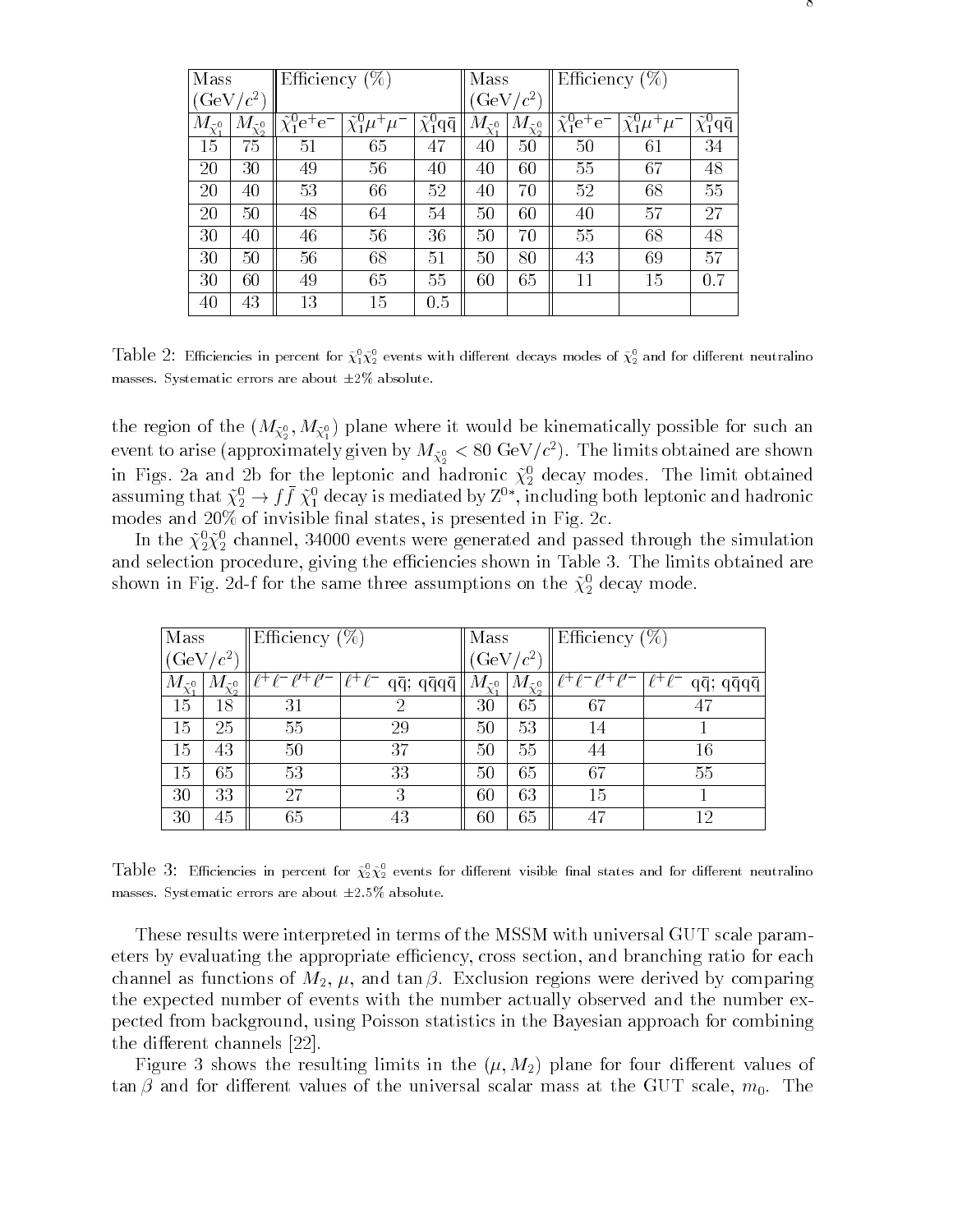effect of changing  $m_0$ , and hence the mass of the scalar electron, is noticeable only for low  $M_2$ , and only in regions already excluded by lower energy LEP results.

For values of  $M_2$  below about 100 GeV/c, the cross section for  $\chi_1 \chi_2$  production drops sharply. However, it is replaced by a significant cross section for  $\chi_1 \chi_3,$  where the properties and branching ratios of  $\chi_3$  are similar to those of  $\chi_2$  for higher  $m_2$ . The exclusion region was extended to lower values of  $M_2$ , based on the calculated efficiencies for  $\chi_1 \chi_2$ . For lower values of  $m_2$ , other  $\chi_i \chi_j$  combinations with cascade decays involving photons become important.

#### 5.2Results on scalar lepton production

The efficiency of the selection in section 4.4 for scalar electron production, calculated using 4000 events for different mass combinations, is shown in Table 4. In the  $\tilde{e}$  case there is the additional possibility of  $\chi_1$  exchange in the t-channel. In the case of low  $|\mu|$ values, the t-channel and s-channel contributions may interfere destructively, giving cross sections of about 0.5 pb for  $m_{\tilde{\text{e}}} = 40\,\,{\text{GeV}}/c$  . For larger  $|\mu|,$  nowever, meaningful limits may be set.

Figure ba shows the excluded regions for production of  $\mathrm{e}_R^{}\mathrm{e}_R^{}$  only (assuming a heavy  $e_L$ ), and Fig.6b shows those for production of  $e_R^i e_R$ ,  $e_L^i e_L$ , and  $e_R^i e_L^c$  with  $M\tilde{e}_L=M\tilde{e}_R$ . These limits apply for 200 GeV/c<sup>2</sup>  $\lt$   $|\mu| \lt 1$  TeV/c<sup>2</sup> and  $1 \lt$  tan  $\rho \lt 30$ , and are computed taking into account the candidate event described in section 4.4.

| Mass                   |              | Efficiency $(\%)$   |                         |                     | Mass                   |                           | Efficiency $(\%)$   |                           |                     |
|------------------------|--------------|---------------------|-------------------------|---------------------|------------------------|---------------------------|---------------------|---------------------------|---------------------|
| (GeV                   | $c^2$        | $c^2$<br><b>GeV</b> |                         |                     |                        |                           |                     |                           |                     |
| $M_{\tilde{\chi}^0_1}$ | $M\tilde{z}$ | $\sim$ $\sim$<br>ee | $\sim~\sim$<br>$\mu\mu$ | $\sim$ $\sim$<br>tt | $M_{\tilde{\chi}^0_1}$ | $M_{\tilde{\varepsilon}}$ | $\sim$ $\sim$<br>ee | $\sim$ $\sim$<br>$\mu\mu$ | $\sim$ $\sim$<br>tt |
| 20                     | 50           | 42                  | 56                      | 51                  | 47                     | 50                        | 19                  | 33                        | 15                  |
| 20                     | 60           | 46                  | 64                      | 46                  | 50                     | 60                        | 57                  | 67                        | 50                  |
| 20                     | 65           | 49                  | 65                      | 60                  | 57                     | 60                        | 17                  | 24                        |                     |
| 40                     | 50           | 50                  | 65                      | 55                  | 57                     | 65                        | 49                  | 62                        | 40                  |
| 40                     | 60           | 51                  | 65                      | 60                  | 60                     | 65                        | 44                  | 53                        | 29                  |

Table 4: Efficiencies in percent for 11 events for different sfermion types and for different 1 and  $\chi_1^*$  masses. Systematic errors are about  $\pm 3.5\%$  absolute.

The search of section 4.4 yielded no events with  $\mu\mu$  final states. The selection efficiency for scalar muons was evaluated using fully simulated samples generated with SUSYGEN (a total of 4000 events for different mass combinations) and is also shown in Table 4. Two cases were considered, namely the case of degenerate masses,  $M_{\tilde{\mu}_R} = M_{\tilde{\mu}_L}$ , and the case of a lighter  $\tilde{\mu}_R$  and a kinematically inaccessible  $\tilde{\mu}_L$ , as suggested by the running of scalar mass terms in the MSSM. The limit improves on previous LEP1 limits only in the mass degenerate case, for which the excluded region is shown in Fig. 6c.

#### 5.3Results on scalar quark production

The expected cross section for scalar top quark production is in the picobarn range close to the kinematic limit, but may be reduced if left-right mixing causes decoupling from the Z0 in the s-channel, leaving only the photon contribution.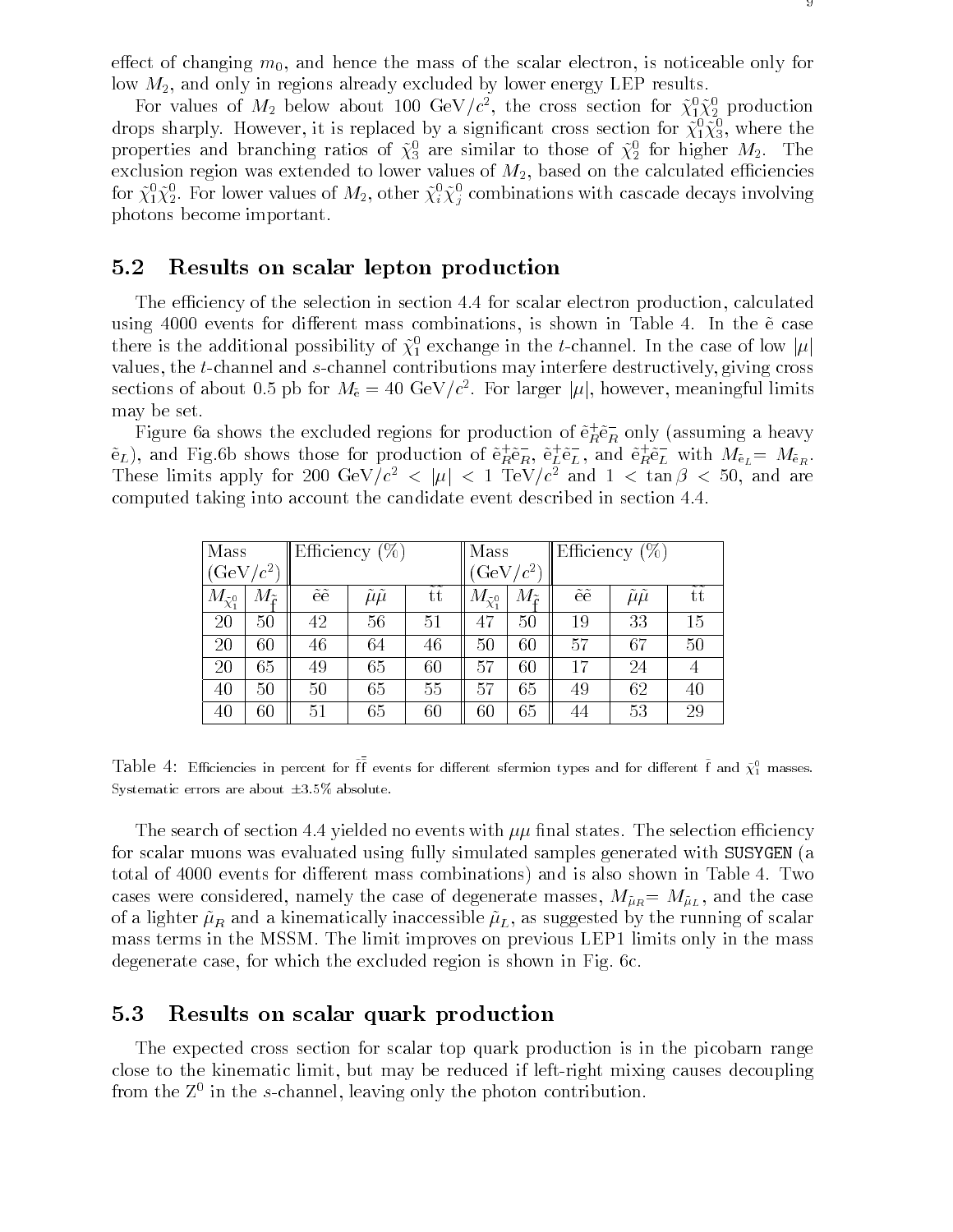The sensitivity of the selection of acoplanar jet events described in section 4.1 to  $\frac{1}{2}$  production was evaluated using fully simulated event samples for several  $\frac{(M_t, M_{\tilde{\chi}_1^0})}{(M_t, M_{\tilde{\chi}_1^0})}$ combinations, supplemented by a large set of generator data passed through a very fast detector response parametrization to interpolate results obtained with the full simulation. Table 4 shows the efficiency of the selection for different mass combinations. Figure 6d shows the mass combinations excluded at the  $95\%$  confidence level, together with results from previous searches at LEP1 [23] and the Tevatron [24]. The results are shown for the left and right stop quarks. An analysis similar to the one described in section 4.2 gave similar results.

The expected cross-section for  $b_L b_L$  production is about 2 pb for  $M_{\tilde{b}} = 50 \text{ GeV}/c^2$ . To search for this process, the analysis of section 4.2 was applied. The efficiencies for different mass combinations were calculated using a total of 27000 fully simulated events. They were found to be close to  $30\%$  for a difference in mass between  $b<sub>L</sub>$  and  $\chi_1^*$  above approximately to GeV. Although the analysis gave no evidence for  $\nu_L$  production, the selected event was treated as a candidate,  $S^{111}S$  enclusion limits in the  $(^{11}b_L)^{11} \chi^2_1$ ; plane as shown in figure 6d.

### 6 Conclusions

In a data sample of 5.9  $pb^{-1}$  collected by the DELPHI detector at centre-of-mass energies of 130 and 136 GeV, searches were performed for events with acoplanar jet pairs, acoplanar lepton pairs, or combinations of these, in association with missing energy. One event was selected (see section 4.4): an acoplanar pair of electrons with momenta (.0 GeV/c and 11.0 GeV/c and an invariant mass of 4.0 GeV/c), consistent with the expected number of background events of  $1.3\pm0.9$  and in particular with the  $0.6\pm0.3$ expected from e+e  $\rightarrow$   $\ell^+\ell^- \nu\bar{\nu}$ . There was no candidate in the acoplanar jets topology. The specific sbottom search led to one candidate event, described in section 4.2, with  $2.4 \pm 0.5$  events expected from background. These results are used to set limits on the production of neutralinos, scalar leptons, and scalar quarks, and consequently on the parameters of the MSSM, as shown in Figs. 2-4.

Assuming the dominant decay of  $\chi_2^{}$  into  $\chi_1^{}$  and a virtual  $L^7,$  the cross section for  $\chi_1^{} \chi_2^{}$   $$ production is limited to be below a few picobarns at the  $95\%$  confidence level in most of the kinematically allowed mass range (see Fig. 2).

If the gaugino mass parameter  $M_2$  is in the region between 150 GeV/ $c^2$  and 400 GeV/ $c^2$ (Higgsino dominated case) the Higgs superfield mass parameter,  $\mu$ , is excluded in the region  $-45$  GeV/ $c<\mu<\infty$  GeV/c for tan  $\rho=$ 1.0 and  $|\mu|<$  65 GeV/c for tan  $\rho=$ 55, independent of the  $m_0$  value. A narrow window for  $\mu$  close to zero that is not covered in this analysis is covered by previous LEP1 searches (see Fig. 3).

In the case of degenerate scalar electron masses,  $m_{\tilde{e}_L}=m_{\tilde{e}_R},$  values below 56.5 GeV  $/c$ are excluded at the 95% confidence level if  $M\tilde{e}_{L,R}-M_{\tilde{\chi}^0_1}>3\,\,{\rm GeV}/c_\parallel$ , 200  $\,\,{\rm GeV}/c_\parallel<|\mu|<$ 1 TeV/c , and tan  $\rho > 1$  (Fig. 4b). For degenerate scalar muons the corresponding limit is 51 GeV/c, irrespective of the MSSM parameters (Fig. 4c).

The mass of the left scalar top quark,  $M^{2}_{LL}$ , is limited to be above 56 GeV/c at the 95% confidence level if it is at least 8 GeV/ $c^2$  heavier than the lightest neutralino (Fig.4d). The left sbottom mass,  $M_{\tilde{b}L}$ , is constrained to be above 53 GeV/ $c^2$  at 95% confidence level if it is at least 20 GeV  $/c^-$  above  $M_{\tilde{\chi}^0_1}$  (also Fig. 4d).

These results extend exclusion limits obtained at LEP1, and probe a relevant part of the MSSM parameter space.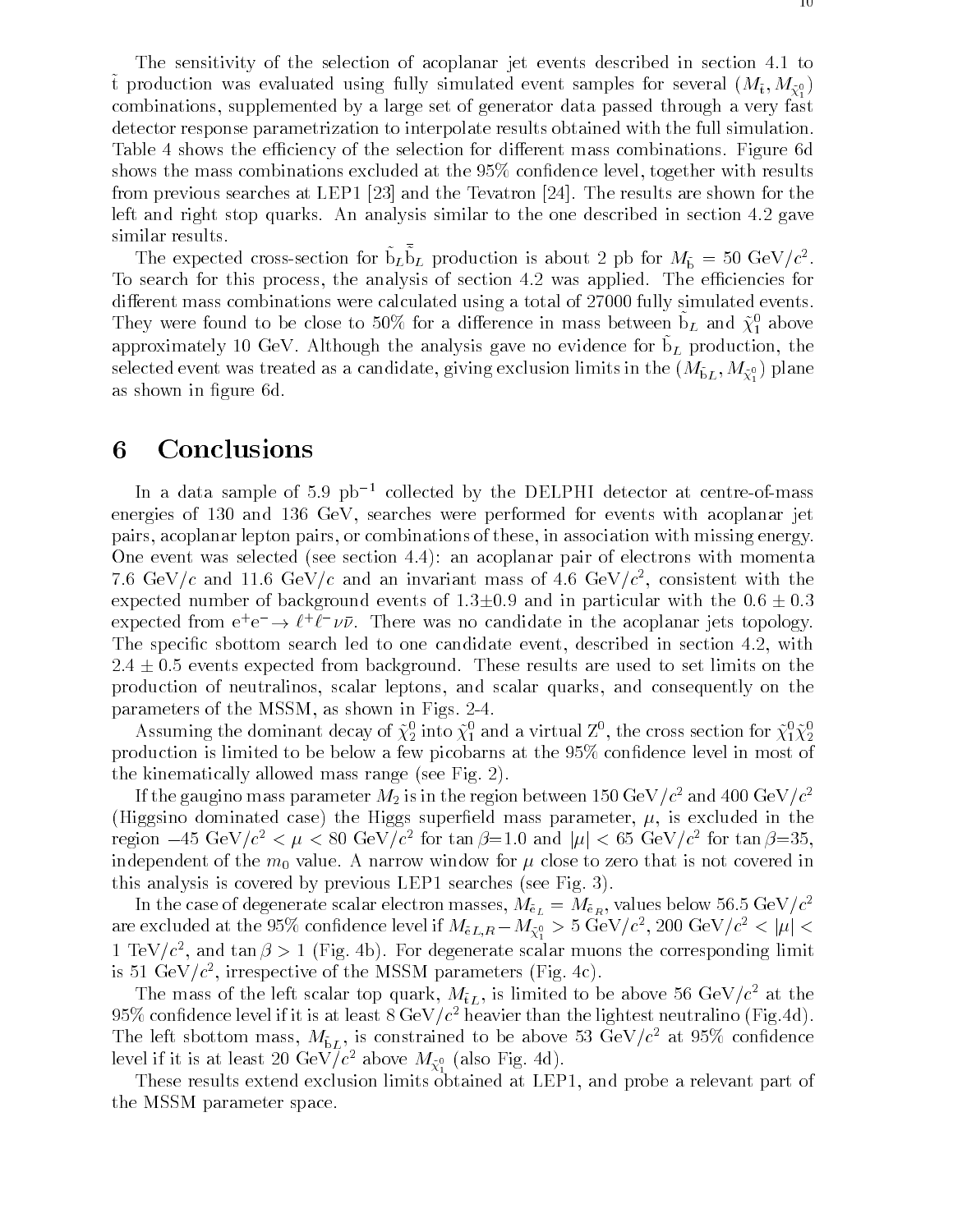## Acknowledgements

We express our gratitude to the members of the CERN accelerator divisons and compliment them on the fast and efficient comissioning and operation of the LEP accelerator in this new energy regime.

### References

- [1] H.P. Nilles, Phys. Rep. 110 (1984) 1; H.E. Haber and G. L.Kane, Phys. Rep. 117 (1985) 75.
- [2] ALEPH Collaboration: D. Decamp et al., Phys. Rep. 216 (1992) 253; A. Lopez-Fernandez, "Search for  $Z^0$  decays into sleptons and neutralinos using the DELPHI detector", DELPHI note 92-95 (Dallas) PHYS 206; L3 Collaboration: M. Acciarri et al., Phys. Lett.  $B350$  (1995) 109;  $OPAL$  Collab: G.Alexander *et al.*, "*Topological search for the production of neutrali*nos and scalar particles", CERN PPE/96-019, February 1996, to be published in Phys. Lett. B.
- [3] M. Drees and K. Hikasa, Phys. Lett. B252 (1990) 127.
- [4] The LEP Collaborations: ALEPH, DELPHI, L3, OPAL, "A combination of preliminary LEP electroweak measurements and constraints on the Standard Model'',  $CERN$ PPE/95-172, November 1995.
- [5] G. Altarelli and R. Barbieri, Phys. Lett. **B253** (1990) 161; M. Boulware and D. Finnell, Phys. Rev. D44 (1991) 2054; A. Djouadi et al., Nuclear Physics **B349** (1991) 48.
- [6] DELPHI Collaboration: P. Abreu *et al.* "Search for the lightest chargino at  $\sqrt{s}$  = 130 and 136  $GeV$ , CERN PPE/96-75, June 1996, to be published in Phys. Lett. B.
- [7] ALEPH Collaboration: D. Buskulic *et al.*, Phys. Lett. **B373** (1996) 246; L3 Collaboration: M. Acciarri et al, "Search for Supersymmetric Particles at 130  $GeV < \sqrt{s} < 140 \text{ GeV}$  at LEP", CERN PPE/96-029, February 1996, subm. to Phys. Lett. B; OPAL Collaboration: G. Alexander et al, "Search for Chargino and Neutralino Pro-

duction Using the OPAL Detector at  $\sqrt{s} = 130 - 136$  GeV", CERN PPE/96-020, February 1996, to be published in Phys. Lett. B.

- [8] DELPHI Collaboration: P. Abreu *et al.* Nucl. Instr. and Meth.  $A378$  (1996) 57.
- [9] T. Sjöstrand, Comp. Phys. Comm. **39** (1986) 347; T. Sjöstrand, "PYTHIA 5.6 and JETSET 7.3", CERN-TH/6488-92.
- [10] S.Katsanevas and S.Melachroinos in \Physics at LEP2", CERN 96-01, Vol.2, p.328.
- [11] S. Ambrosanio and B. Mele, Phys. Rev. D52 (1995) 3900; S. Ambrosanio and B. Mele, Phys. Rev.  $D53$  (1996) 2451.
- [12] S. Kawabata, Comp. Phys. Comm. 41 (1986) 127.
- [13] W. Beenakker, R. Hopker, M. Spira, and P.M. Zerwas, Phys. Lett. B349 (1995) 463.
- [14] Working group on event generators for discovery physics: M.L.Mangano and G. Ridolfi (conveners), in "*Physics at LEP2*", CERN 96-01, Vol.2, p.340.
- [15] F.A. Berends, R. Pittau, R. Kleiss, Comp. Phys. Comm. 85 (1995) 437.
- [16] S. Nova, A. Olshevski, and T. Todorov, A Monte Carlo event generator for two photon physics, DELPHI note 90-35 PROG 152.
- [17] S. Bethke *et al.*, Phys. Lett. **B213** (1988) 235.
- $\vert$ 10] K. Hikasa and J. Hisano, *Hard quon emission from colored scalar pairs in e+e* annihilation" TU-497, TIT-HEP-308, March 1996, to be published in Phys. Rev. D.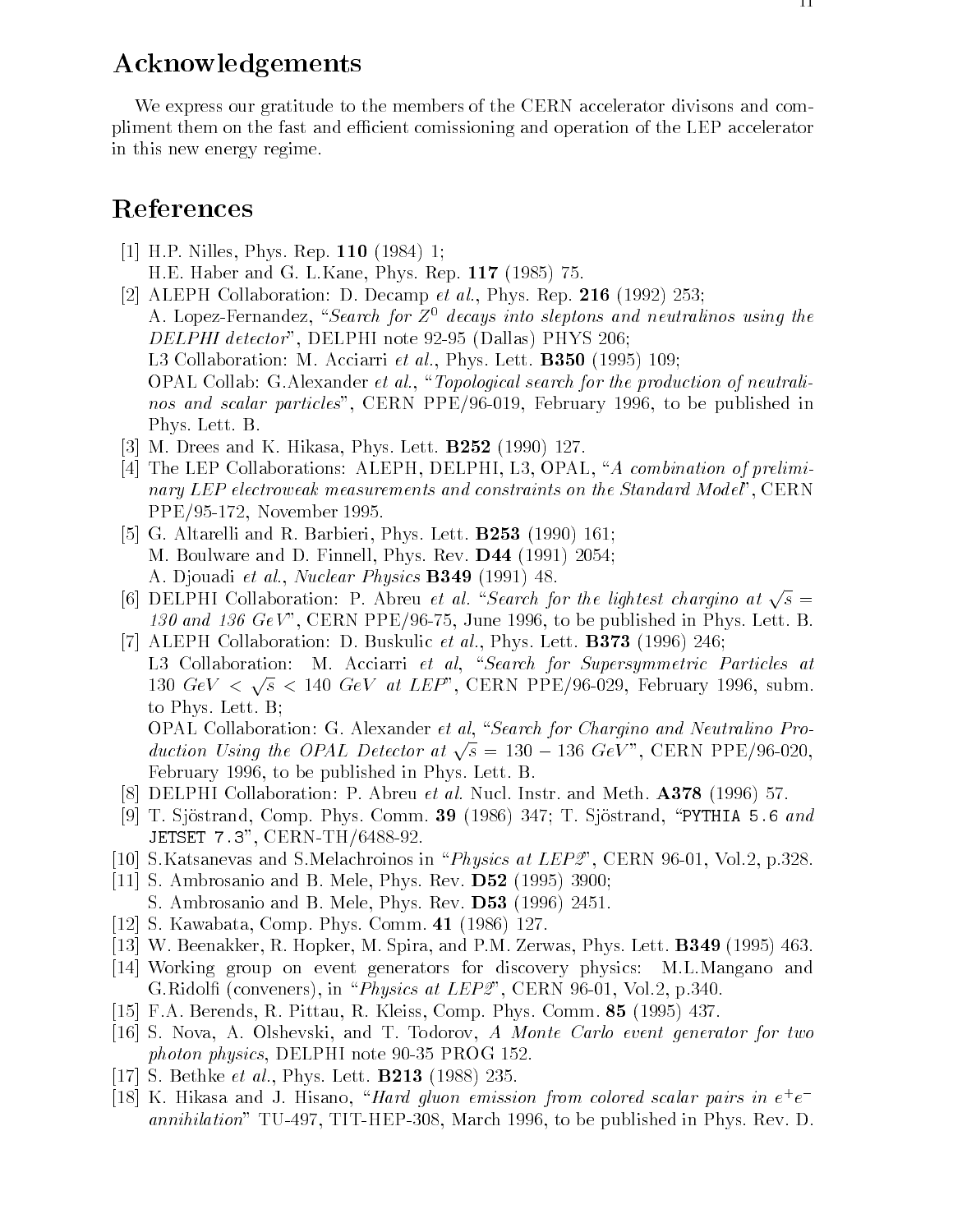- [19] M.G. Kendall and A. Stuart, The advanced theory of statistics, (Griffin, London 1966); R.A. Fisher, "The use of multiple measurements in taxonomic problems", Annals of Eugenics, 7(1936).
- [20] G.C. Fox and S. Wolfram, Nucl.Phys. B149 (1979) 413.
- [21] Particle Data Group: L.Montanet *et al.*, Phys. Rev. **D50** (1994) 1173.
- [22] V.F. Obraztsov, Nucl. Instr. and Meth. 316 (1992) 388.
- [23] The OPAL Collaboration: R. Akers et al., Phys. Lett. **B337** (1994) 207.
- [24] D0 Collaboration: S. Abachi et al., Phys. Rev. Lett. **76** (1996) 2222.
- [25] ALEPH Collaboration: D. Decamp et al. Phys. Rep. 216 (1992) 253; DELPHI Collaboration: P. Abreau *et al.* Phys. Lett. **B247** (1990) 157; L3 Collaboration: O. Adriani et al. Phys. Rep. 236 (1993) 1; OPAL Collaboration: M.Z. Akrawy et al. Phys. Lett. B240 (1990) 261.
- [26] ASP Collaboration: C. Hearty et al. Phys. Rev. D39 (1989) 3207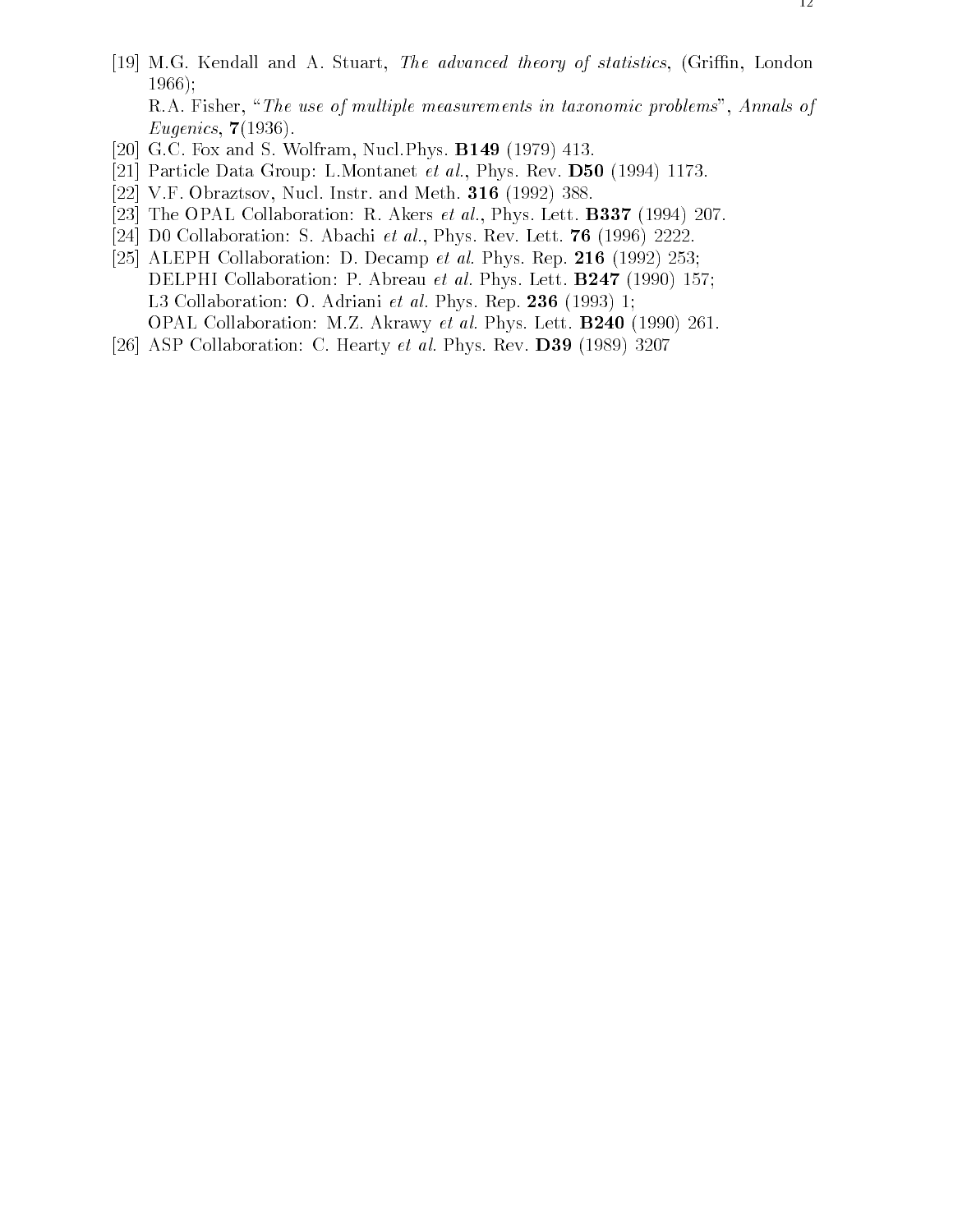

Figure 1: The upper plot shows the distribution of scaled acoplanarity (see text) for the hadronic events in the data (circles), compared to the simulation of the background (unhatched histogram) before this variable was used in the final selection step of section 4.1. The hatched and cross-hatched histogram show the expected distributions the  $\chi_1 \chi_2$  and  $\mathrm{t}_L\mathrm{t}_L$  signals, normalised to cross sections of 1 pb and 1.2 pb, respectively. The lower plot shows the acoplanarity distribution for leptonic real data events (triangles and squares) and the simulated background events (unhatched and hatched histograms peaking at low values) which pass two different selections. The triangles and the unhatched histogram show all low multiplicity events with missing transverse momentum above  $4 \text{ GeV}/c$  and two well reconstructed tracks, while the squares and the hatched histogram show the events which survive all steps in the selection of section 4.4 prior to the final requirements on acoplanarity and acollinearity. The distribution expected in the latter case for simulated neutralino events, normalised to a cross section of 1 pb, is shown by the differently hatched histogram which peaks at high values of the acoplanarity. The arrows indicate the final selections applied.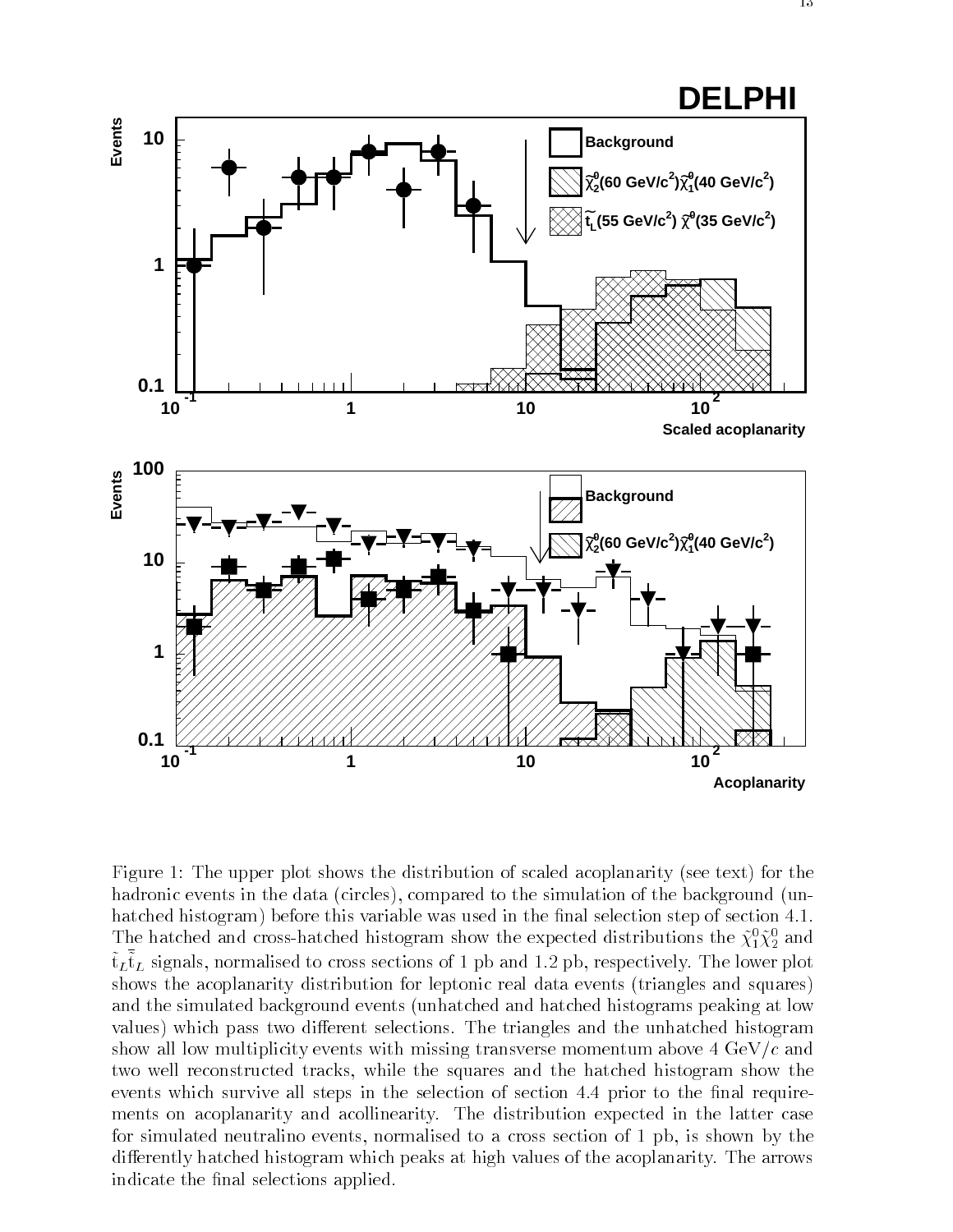

Figure 2: Upper limits on the cross sections in picobarns at the 95% condence level for  $\chi_1 \chi_2$  production (a-c) and  $\chi_2 \chi_2$  production (d-t). For the upper ngures (a, d),  $\chi_2$  decays into  $\chi_1^*{\rm e}^+{\rm e}^-$  and  $\chi_1^*\mu^+\mu^-$  were assumed to dominate. For  $({\rm b},\,{\rm e})$  the dominant mode was assumed to be  $\chi_1^*$ qq. For the lower ligures  $(\mathbf{c},\, \mathbf{1}),$  the  $\chi_2^*$  was assumed to decay into  $\chi_1^*$ 11 with the same branching ratios into different fermion havours as the  $Z^*$  . The dotted fines indicate the kinematic limits.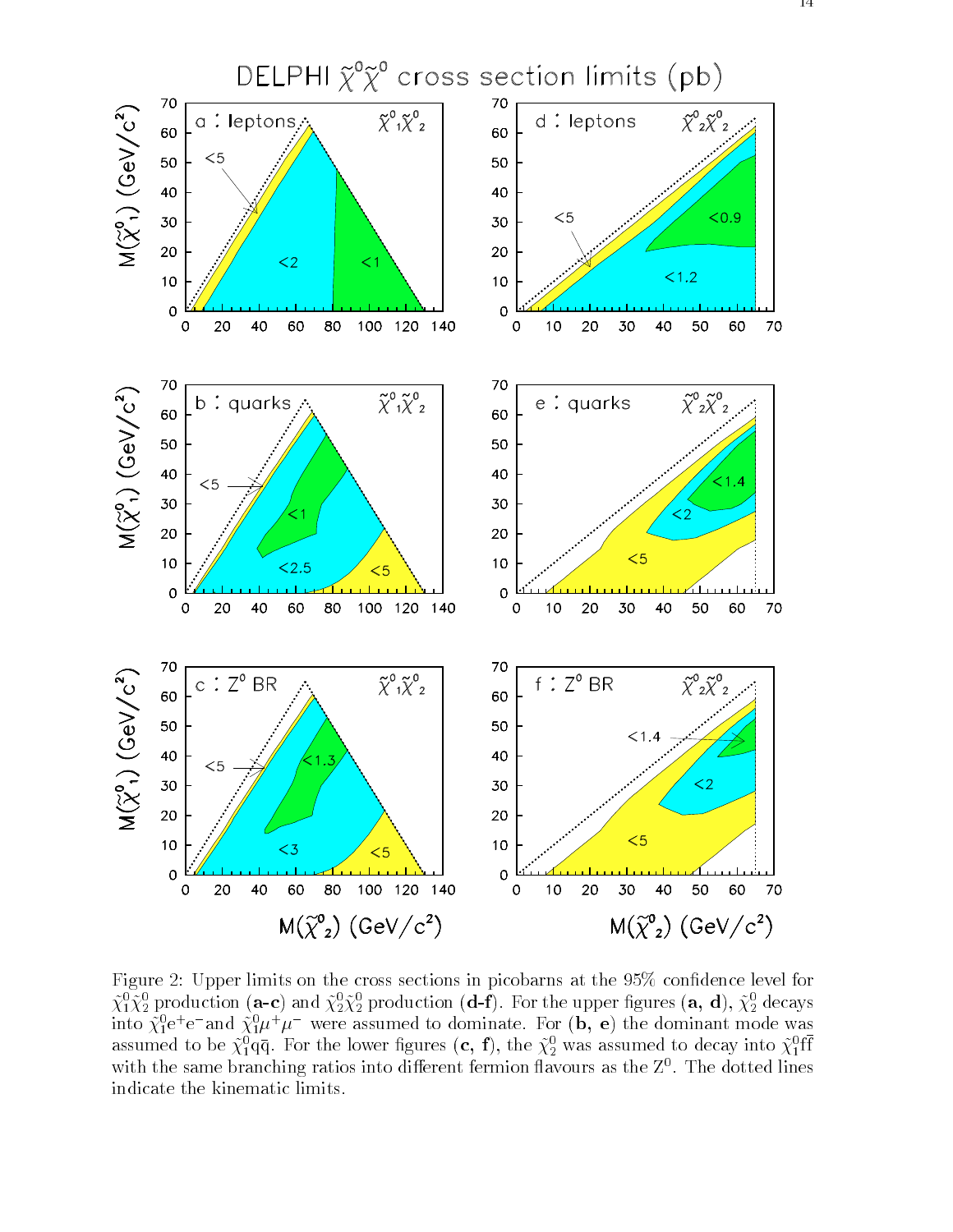

Figure 3: Regions in the  $(\mu, M_2)$  plane excluded at 95% confidence for different values of  $\tan \beta$ . The thick solid lines correspond to  $m_0=1 \text{ TeV}/c^2$  and the hatched areas enclosed by dotted lines to 50 GeV/c . The lightly shaded areas show the regions excluded by LEF  $\,$  1  $\,$ for  $m_0$ =1 TeV/c-, while the more heavily shaded area is excluded only for  $m_0$ =30 GeV/c-. The thin dashed line shows the kinematic limit for  $\chi_1 \chi_2$  production at  $E_{\text{cms}} = 136 \text{ GeV}$ .